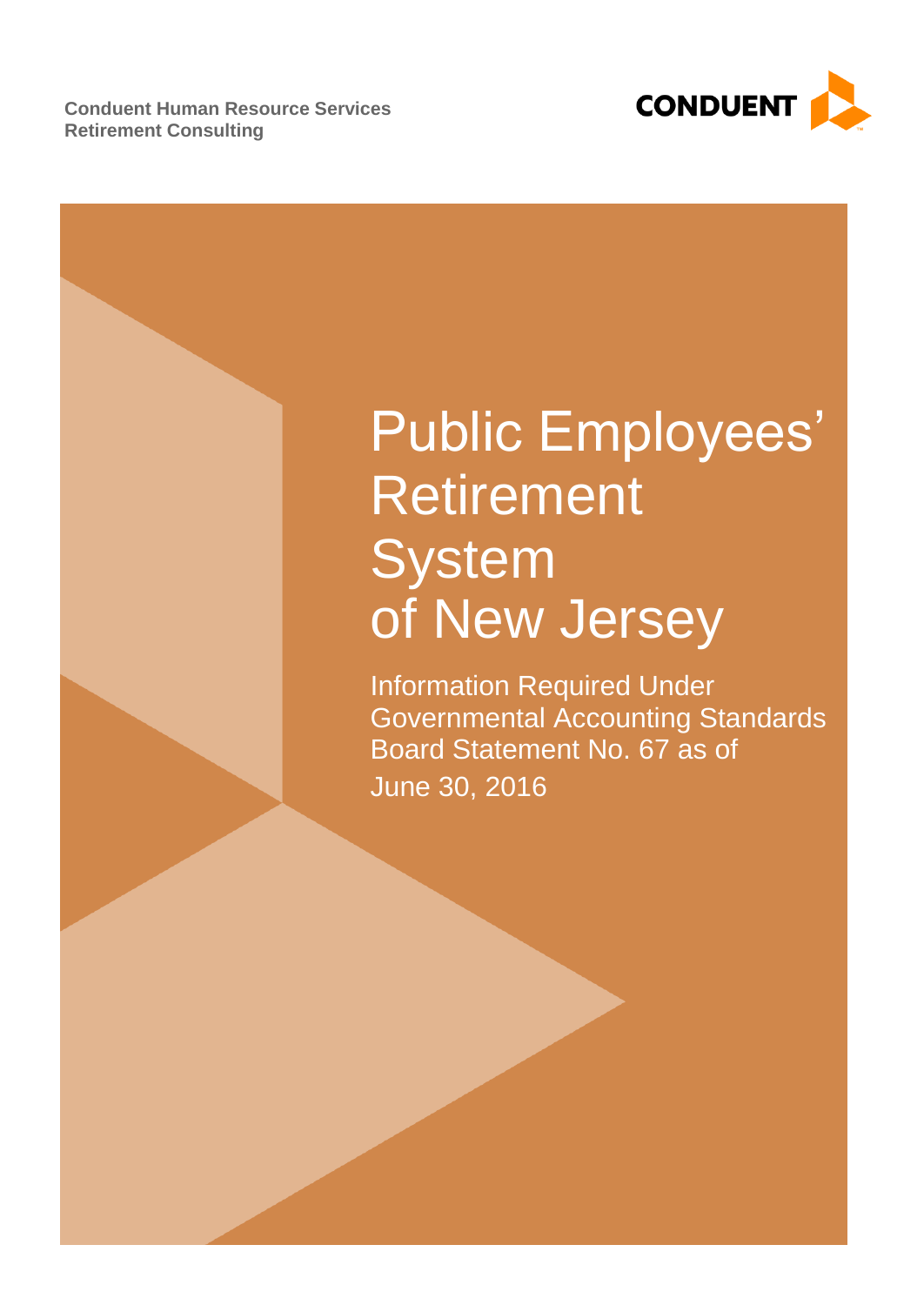© 2016 Conduent Business Services, LLC. All rights reserved. Conduent™ and Conduent Design™ are trademarks of Conduent Business Services, LLC in the United States and/or other countries.

Other company trademarks are also acknowledged.

Document Version: R:\Baus\NJ\PERS\GASB 67&68\2015 Valuation\GASB 67 - New assumptions and 30% State Contrib\2016 PERS GASB 67 - new assumptions v2.docx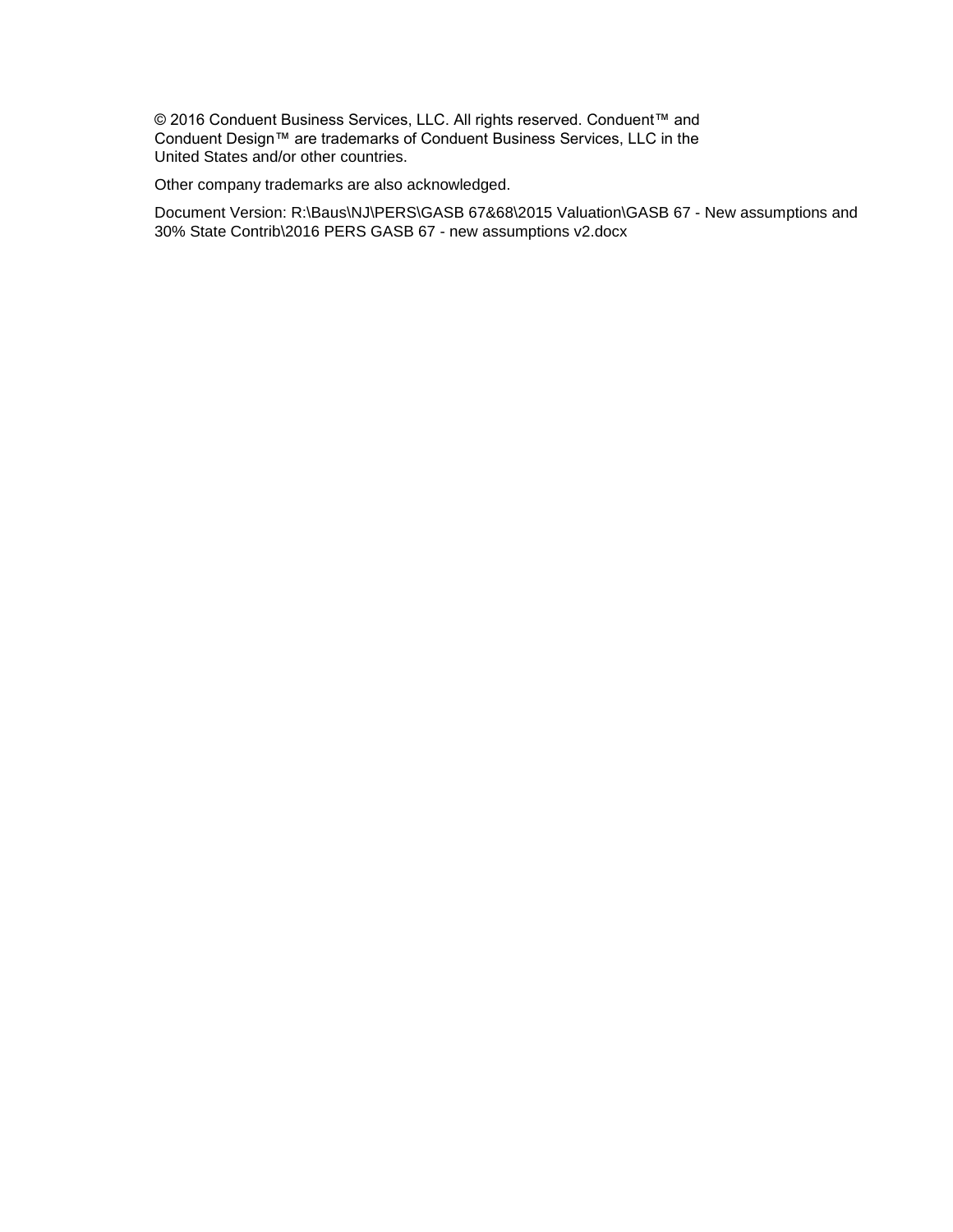

March GH 2017

Director of the Division of Pension and Benefits Division of Pension and Benefits 50 West State Street One State Street Square CN 295 Trenton, New Jersey 08625-0295

Director:

This valuation provides information concerning the Public Employees' Retirement System of New Jersey in accordance with the Governmental Accounting Standards Board (GASB) Statement No. 67. This Statement is an amendment of Statements No. 25, Financial Reporting for Defined Benefit Pension Plans and Note Disclosures for Defined Contribution Plans, and No. 50, Pension Disclosures, effective for the fiscal years ending June 30, 2014 and later.

We certify that the information contained in this Actuarial Report has been prepared in accordance with generally accepted actuarial principles and practices. To the best of our knowledge, the information fairly presents the actuarial position of the Public Employees' Retirement System of New Jersey in accordance with the requirements of GASB Statement No. 67 as of June 30, 2016.

The Board of Trustees may use this report for the review of the operation of the Plan and as a source of information for the State financial statements. The report may also be used in the preparation of the Plan's audited financial statements.

Use of this report for any other purpose or by anyone other than the Board of Trustees or the staff of the Division of Pensions and Benefits may not be appropriate and may result in mistaken conclusions because of failure to understand applicable assumptions, methods, or inapplicability of the report for that purpose. No one may make any representations or warranties based on any statements or conclusions contained in this report without Conduent's prior written consent.

Future actuarial measurements may differ significantly from current measurements due to Plan experience differing from that anticipated by the economic and demographic assumptions, increases or decreases expected as part of the natural operation of the methodology used for these measurements, and changes in Plan provisions or applicable law. An analysis of the potential range of such future differences is beyond the scope of this valuation.

In preparing the actuarial results, we have relied upon information provided by the Division of Pensions and Benefits regarding Plan provisions, Plan participants, Plan assets, contribution rates and other matters used in the actuarial valuation. Although we did not audit the data, we reviewed the data for reasonableness and consistency with the prior year's information. The accuracy of the results presented herein is dependent on the accuracy of the data.

As required under Chapter 84, P.L. 1954, experience studies are performed once in every three-year period. The valuation was prepared on the basis of the demographic assumptions recommended on the basis of the July 1, 2011 – June 30, 2014 Experience Study and approved by the Board of Trustees at the October 14, 2015 Board meeting. The Treasurer has recommended a change in the economic assumptions to be used effective with the July 1, 2016 valuation. The rate of investment return has been revised from 7.90% per annum to 7.65% per annum. The assumed future salary increases have been reduced by 0.5% at all ages for both the select and ultimate periods. In addition, the select period was extended from the fiscal year 2021 to the fiscal year 2026. Detailed information with regard to the change in the salary increase assumption is outlined in Section II. These assumptions will remain in effect for valuation purposes until such time the Board or the Treasurer recommends revised economic assumptions.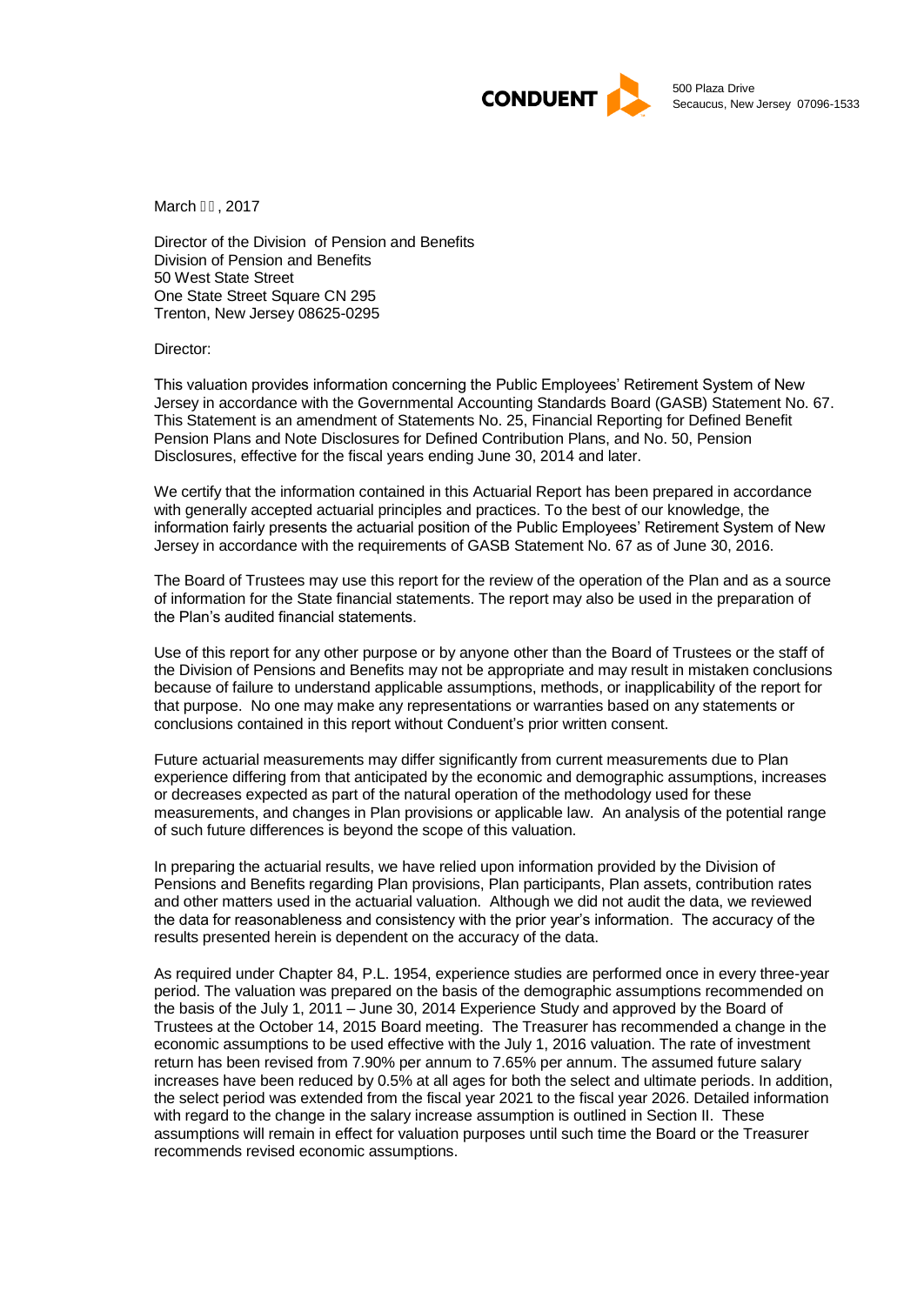

In our opinion, the actuarial assumptions used are appropriate for purposes of the valuation and are reasonably related to the experience of the System and to reasonable long-term expectations. The mortality improvement assumption was selected in accordance with Actuarial Standard of Practice No. 35.

If there is reason to believe that the assumptions that were used are unreasonable, that the Plan provisions are incorrectly described, that important Plan provisions relevant to this actuarial report are not described, or that conditions have changed since the calculations were made, you should contact the authors of this actuarial note prior to relying on this information.

This report was prepared under my supervision. I am a Fellow of the Society of Actuaries and a Member of the American Academy of Actuaries. I meet the Academy's qualification Standards to issue this Statement of Actuarial Opinion. This report has been prepared in accordance with all applicable Actuarial Standards of Practice. I am available to answer questions and supply any additional information.

Respectfully submitted,

aaron Shapvis

Aaron Shapiro, FSA, EA, MAAA Principal, Consulting Actuary **Conduent**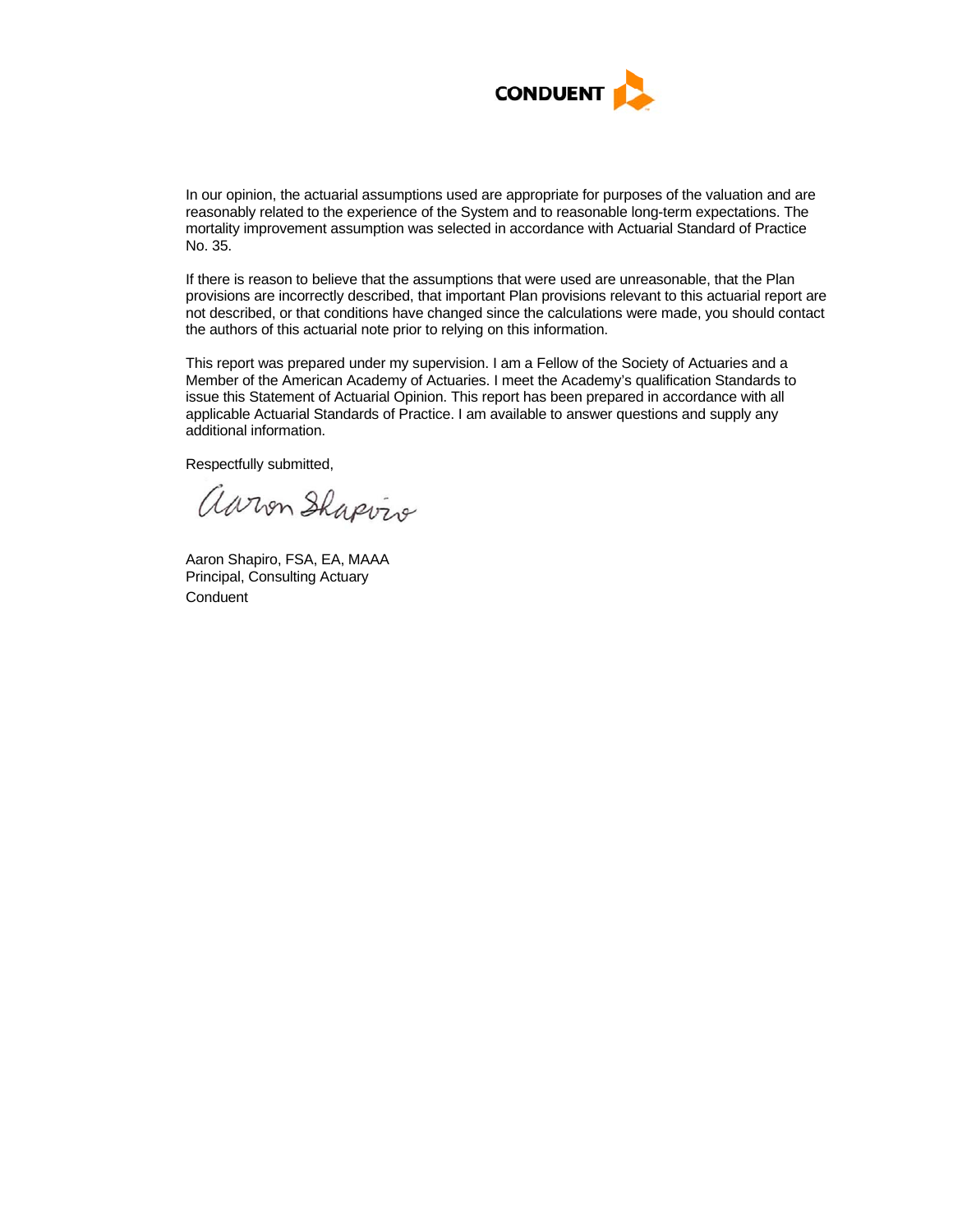# **Table of Contents**

| <b>Section I</b>   |     |
|--------------------|-----|
|                    |     |
| <b>Section II</b>  |     |
|                    | 12. |
| <b>Section III</b> |     |
|                    |     |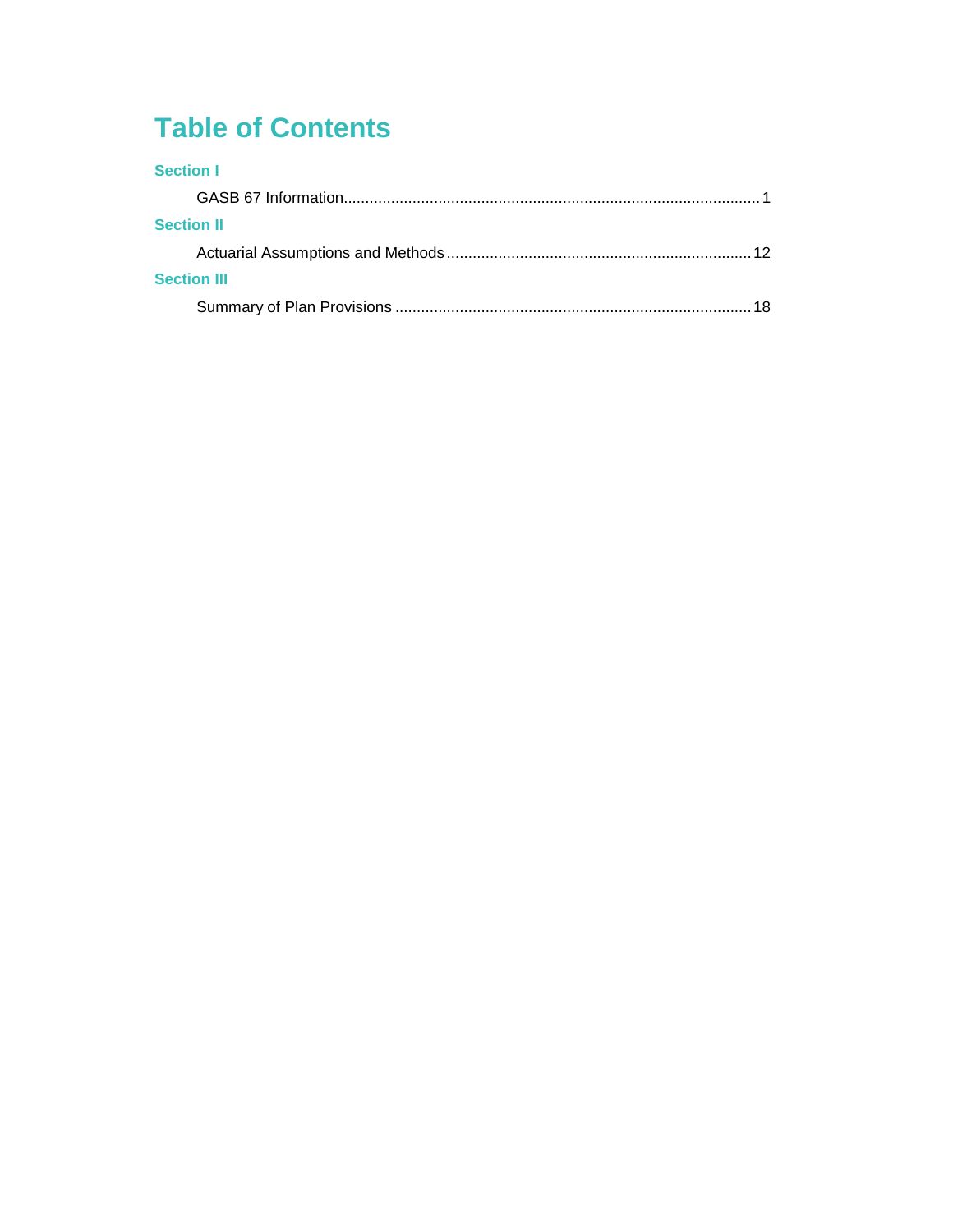# **Section I – GASB 67 Information**

### **Notes to the Financial Statements for the Year Ended June 30, 2016**

# **Summary of Significant Accounting Policies**

*Method used to value investments.* Investments are reported at fair value.

*Actuarial cost method*. Entry Age Normal – Level Percentage of Pay

#### **Plan Description**

*Plan administration.* The State of New Jersey Division of Pensions and Benefits administers the Public Employees' Retirement System of New Jersey (Plan), a governmental cost sharing multiple-employer defined benefit pension plan. Under the terms of Chapter 71, P.L. 1966, most public employees in New Jersey not required to become members of another contributory retirement program are required to enroll in the Plan.

The general responsibility for the proper operation of the Plan is vested in the Board of Trustees (Board), and the pension committees established pursuant to Chapter 78 P.L. 2011.

The Board of Trustees consists of two trustees appointed by the Governor, the State Treasurer or the Deputy State Treasurer, three trustees elected by the member employees of the State from among the active or retired State members of the retirement system, one trustee elected by the member employees of counties from among the active or retired county members of the retirement system, two trustees elected by the member employees of municipalities from among the active or retired municipal members of the retirement system. The Director of the Division of Pensions and Benefits of the State Department of the Treasury shall appoint a qualified employee of the division who shall be the secretary of the Board.

In accordance with Chapter 78, P.L. 2011, a pension committee is to be established for the State portion of the System and the Local employers' portion of the System when the employer's "target funded ratio" is achieved. The "target funded ratio" is defined as the ratio of the actuarial value of assets over the actuarially determined accrued liabilities expressed as a percentage that will be 75% in State fiscal year 2012, and increased annually by equal increments in each of the subsequent seven fiscal years, until the ratio reaches 80% at which time it is to remain for all subsequent fiscal years. The Local employers' portion of the System attained the required "target funded ratio" in Fiscal Year 2012, thus establishing the committee for the Local employers' portion of the Plan. The State portion of the System has not attained the required "target funded ratio" and thus the pension committee has not been established for the State portion of the System.

The pension committees consist of four members who were appointed by the Governor as representatives of public employers whose employees are enrolled in the retirement system, and four members who were appointed by the Public Employee Committee of the AFL-CIO.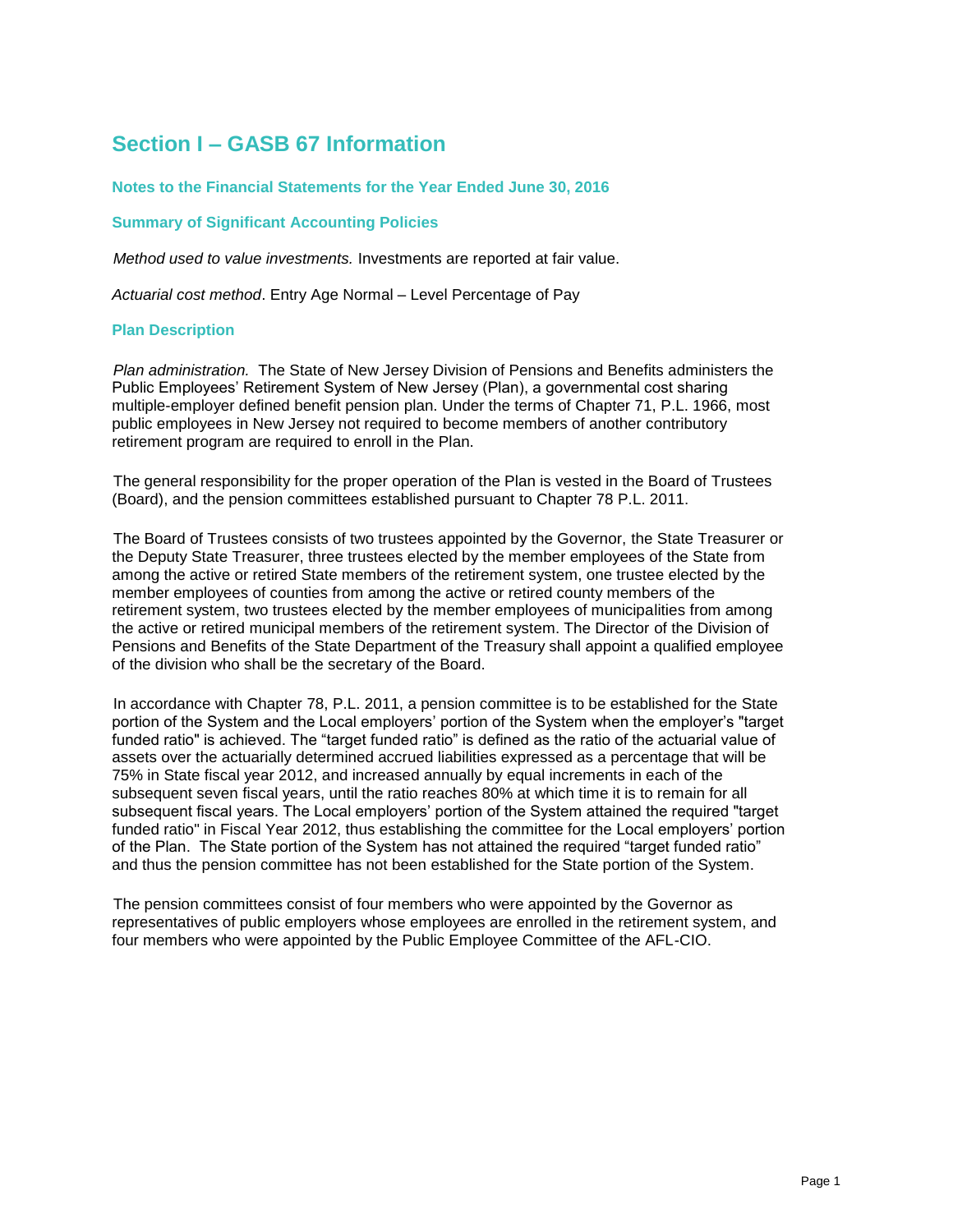Chapter 78, P.L. 2011 grants the authority to amend the benefit terms of the Plan to the pension committees. The pension committees will have the discretionary authority to modify the member contribution rate, formula for calculation of final compensation and the fraction of compensation applied to service credited after the modification, age at which a member may be eligible and the benefits for service and special retirement and benefits provided for disability benefit. The pension committees will have the authority to reactivate the cost of living adjustment and set the duration and extent of the activation. The pension committees must give priority consideration to the reactivation of the cost of living adjustment. No decision of the pension committees shall be implemented if the direct or indirect result of the decision will be that the Plan's funded ratio falls below the target funded ratio in any valuation period during the 30 years following the implementation of the decision.

*Plan membership.* Pension plan membership consisted of the following:

|                                                                                                                | June 30, 2014 | June 30, 2015 |
|----------------------------------------------------------------------------------------------------------------|---------------|---------------|
| Inactive Plan members or beneficiaries currently<br>receiving<br>Inactive Plan members entitled to but not yet | 160.716       | 166,637       |
| receiving                                                                                                      | 730           | 703.          |
| <b>Active Plan members</b>                                                                                     | 266,526       | 259,161       |
|                                                                                                                | 427.972       | 426,501       |

*Benefits provided.* Please see Section III of the report for a summary of Plan provisions.

*Contributions.* The Board establishes contributions based on an actuarially determined contribution recommended by an independent actuary and a contribution for the Non-Contributory Group Insurance Premium Fund (NCGIPF). The actuarially determined contribution is the estimated amount necessary to finance the costs of benefits earned by Plan members during the year, with an additional amount to finance a portion of any unfunded accrued liability. For the year ended June 30, 2016, the State and Local Employers contributed \$1,273,425,342 to the Plan, per the financial statement. This amount excludes employer delayed enrollments and appropriations, additional employer contributions, retroactive employer contributions, and transfer from other Systems. In addition, the administrative loan fee revenue is not included and has been used as an offset to administrative expenses.

# **Investments**

*Rate of return.* The money-weighted rate of return expresses investment performance, net of investment expense, adjusted for the changing amounts actually invested. A system specific moneyweighted rate of return has not been calculated. The annual money-weighted rate of return on pension plan investments, net of pension plan investment expense, for the co-mingled trust fund is as follows:

| June 30, 2015 | June 30, 2016 |
|---------------|---------------|
| 4.08%         | (1.15%)       |

# **Receivables**

*Short term contributions due as of the end of the reporting period.* The statutorily required Local employers' receivable pension contributions due by the end of the reporting period: The Local employers' statutorily required contribution is calculated as of the July 1 preceding the fiscal year in which contributions are made. The fiscal year ended June 30, 2015 Plan Fiduciary Net Position includes the statutorily required contribution of \$816,039,804 which was determined by the July 1, 2014 actuarial valuation and is payable by June 30, 2016 and a contribution of \$43,692,000 for the NCGIPF. The fiscal year ended June 30, 2016 Plan Fiduciary Net Position includes the statutorily required contribution of \$846,155,142 which was determined by the July 1, 2015 actuarial valuation and is payable by June 30, 2017 and a contribution of \$42,230,572 for the NCGIPF.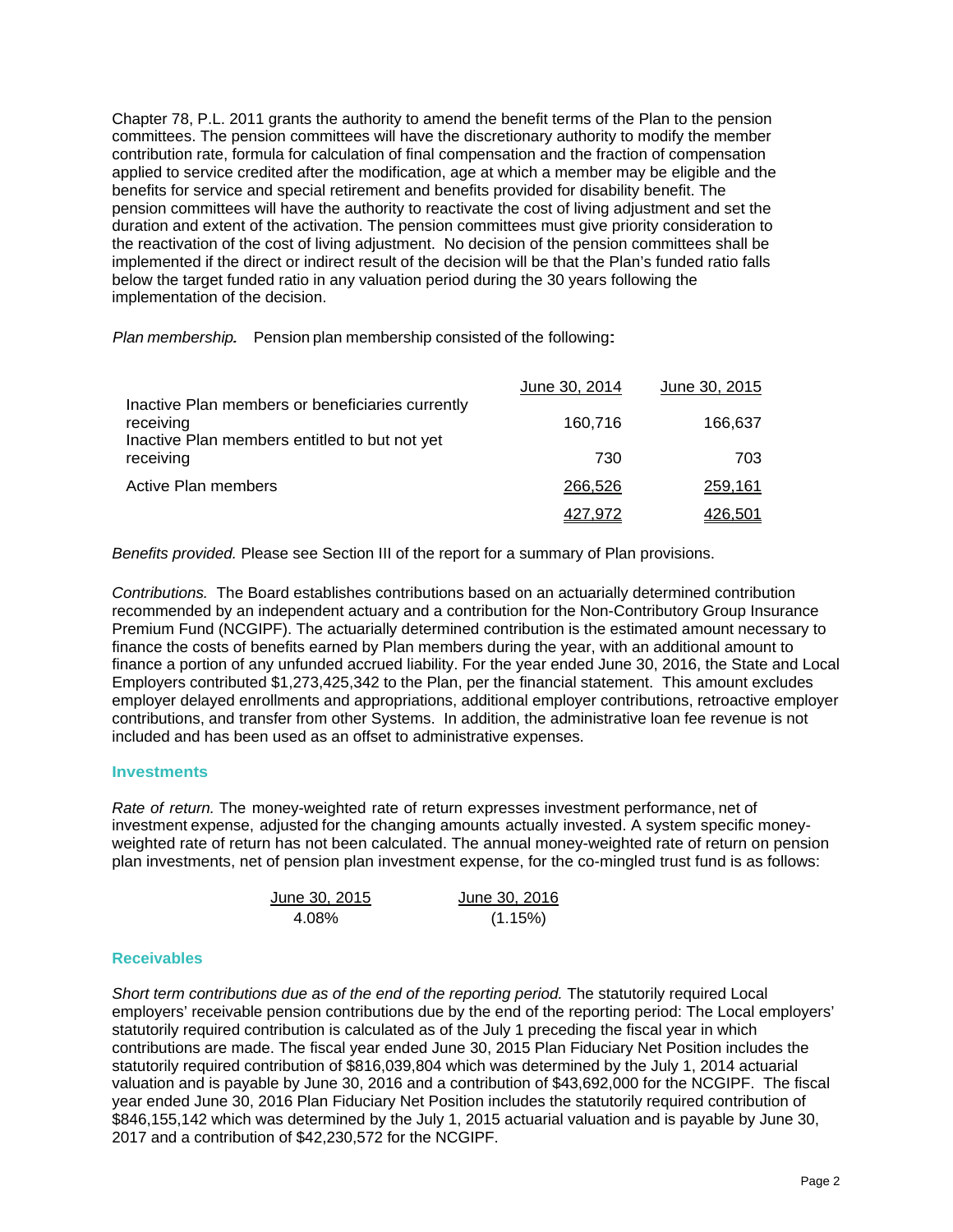*Contributions that are payable to the pension plan more than one year after the end of the reporting period.* The present value as of the end of the Plan's reporting period of statutorily required contributions to the Plan by certain Local employers who participated in Chapter 19, P.L. 2009 and/or incurred additional liabilities due to adoption of prior early retirement incentive programs. Please see Section III of the report for a summary of Plan provisions.

The Plan Fiduciary Net Pension includes the following Local employers' receivables which are contributions that are payable to the pension plan more than one year after the end of the reporting period:

|                                                            | Present Value as of Fiscal Year Ended |               |  |  |  |
|------------------------------------------------------------|---------------------------------------|---------------|--|--|--|
|                                                            | June 30, 2015<br>June 30, 2016        |               |  |  |  |
| Chapter 19, P.L. 2009<br><b>Early Retirement Incentive</b> | \$47.843.029                          | \$43,876,228  |  |  |  |
| Programs                                                   | 66,308,533                            | 59,453,835    |  |  |  |
| Total                                                      | \$114,151,562                         | \$103,330,063 |  |  |  |

# **Net Pension Liability**

The components of the net pension liability were as follows:

| June 30, 2015         | June 30, 2016       |
|-----------------------|---------------------|
| \$74,723,698,562      | 85,769,888,074      |
| (28, 553, 566, 906)   | (26, 762, 070, 610) |
| 46,170,131,656<br>SS. | \$ 59,007,817,464   |
|                       |                     |
| 38.21%                | 31.20%              |
|                       |                     |

# **Actuarial assumptions**

The total pension liability as of June 30, 2016 was determined by rolling forward the Plan's total pension liability as of July 1, 2015 to June 30, 2016 using the following actuarial assumptions, applied to all periods included in the measurement. In addition, an amount of \$778,753 has been added to the total pension liability as of June 30, 2016 equal to the amount in the June 30, 2016 Plan Fiduciary Net Position for transfers from other systems. All other methods and assumptions used to determine the total pension liability are set forth in Section II and are consistent with the assumptions used for the July 1, 2015 actuarial valuation.

The Treasurer has recommended a change in the economic assumptions to be used effective with the July 1, 2016 valuation. The rate of investment return has been revised from 7.90% per annum to 7.65% per annum. The assumed future salary increases have been reduced by 0.5% at all ages for both the select and ultimate periods. In addition, the select period was extended from the fiscal year 2021 to the fiscal year 2026.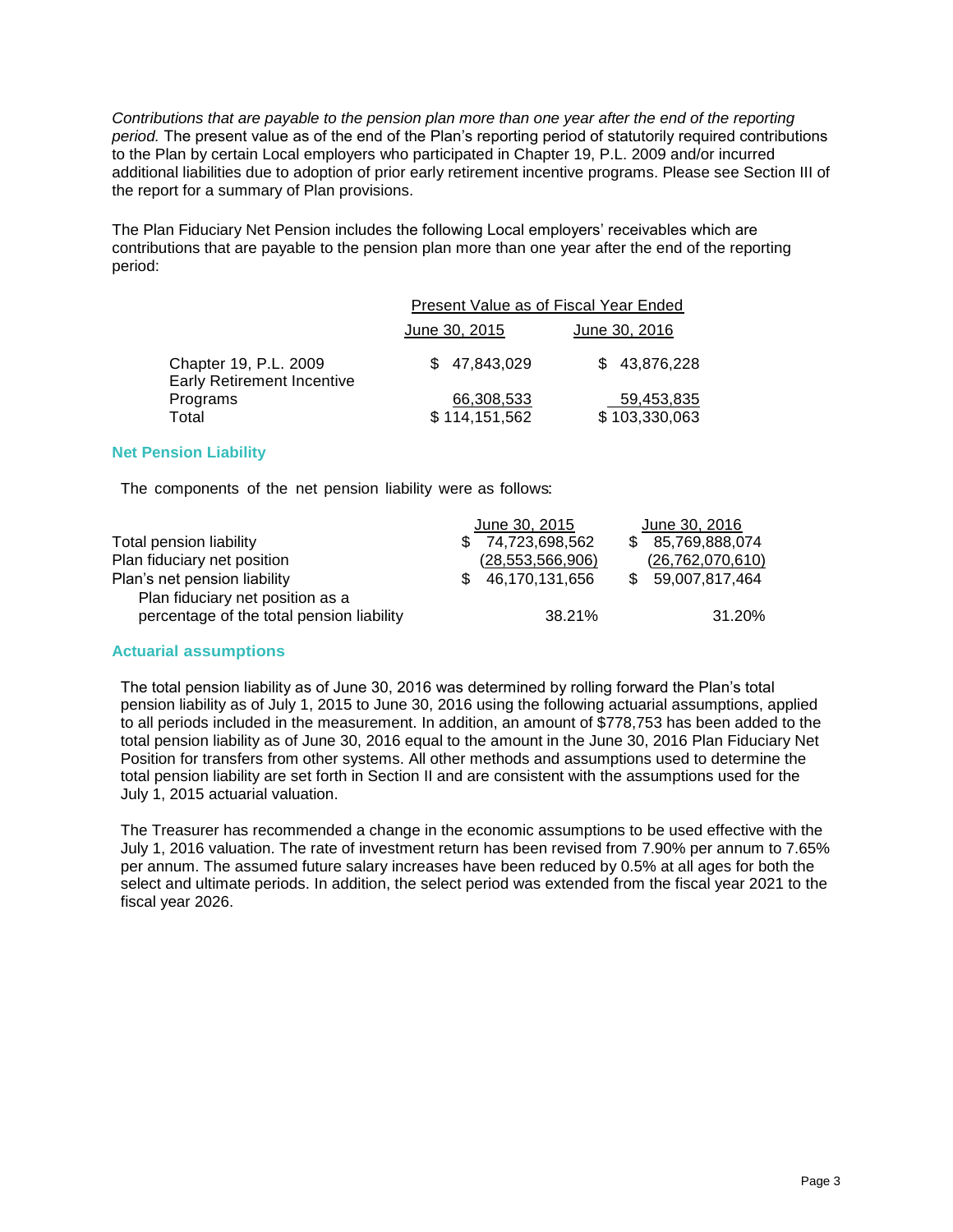# **Long-Term Expected Rate of Return**

The arithmetic mean return on the portfolio was determined using a building block method in which best-estimate ranges of expected future real rates of return (expected returns, net of pension plan investment expense and inflation) are developed for each major asset class. These ranges are combined to produce the long-term expected rate of return by weighting the expected future real rates of return by the target asset allocation percentage and by adding expected inflation. Best estimates of arithmetic rates of return for each major asset class included in the pension plan's target asset allocation as of June 30, 2016 are summarized in the following table. The capital market assumptions are per Conduent's investment consulting practice for 2016.

|                                     |                                 |                    | Long-Term        |
|-------------------------------------|---------------------------------|--------------------|------------------|
|                                     |                                 |                    | <b>Expected</b>  |
|                                     |                                 | <b>Target</b>      | <b>Real Rate</b> |
| <b>Asset Class</b>                  | <b>Index</b>                    | <b>Allocation*</b> | of Return        |
|                                     |                                 |                    |                  |
| Cash                                | Citigroup 90-Day T-Bills        | 5.00%              | 0.87%            |
| <b>U.S. Treasuries</b>              | Barclays Long U.S. Treasury     | 1.50%              | 1.74%            |
| <b>Investment Grade Credit</b>      | Aggregate Bonds                 | 8.00%              | 1.79%            |
| Mortgages                           | <b>Barclays Mortgage</b>        | 2.00%              | 1.67%            |
| <b>High Yield Bonds</b>             | Barclays High Yield             | 2.00%              | 4.56%            |
| <b>Inflation-Indexed Bonds</b>      | Barclays U.S. TIPS              | 1.50%              | 3.44%            |
| <b>Broad US Equities</b>            | Wilshire 5000/Russell 3000      | 26.00%             | 8.53%            |
| <b>Developed Foreign Equities</b>   | <b>MSCI EAFE</b>                | 13.25%             | 6.83%            |
| <b>Emerging Market Equities</b>     | <b>MSCI Emerging Markets</b>    | 6.50%              | 9.95%            |
| <b>Private Equity</b>               | <b>Cambridge Associates</b>     | 9.00%              | 12.40%           |
| Hedge Funds/Absolute Return         | <b>HFRI Fund of Funds</b>       | 12.50%             | 4.68%            |
| Real Estate (Property)              | <b>NCREIF Property Index</b>    | 2.00%              | 6.91%            |
| Commodities                         | <b>S&amp;P GSCI</b>             | 0.50%              | 5.45%            |
| Global Debt ex US                   | Barclays Global Aggregate ex US | 5.00%              | $-0.25%$         |
| <b>REIT</b>                         | <b>FTSE NAREIT</b>              | 5.25%              | 5.63%            |
|                                     |                                 |                    |                  |
| Assumed Inflation - Mean            |                                 |                    | 3.08%            |
| Assumed Inflation - Standard        |                                 |                    | 2.59%            |
| Deviation                           |                                 |                    |                  |
|                                     |                                 |                    |                  |
| Portfolio Arithmetic Mean Return**  |                                 |                    | 9.39%            |
| <b>Portfolio Standard Deviation</b> |                                 |                    | 12.13%           |
|                                     |                                 |                    |                  |
| <b>Long-Term Expected Rate of</b>   |                                 |                    |                  |
| <b>Return selected by State</b>     |                                 |                    |                  |
| <b>Treasurer</b>                    |                                 |                    | 7.65%            |

\*Based on target asset allocation for 2016.

\*\*Includes assumed inflation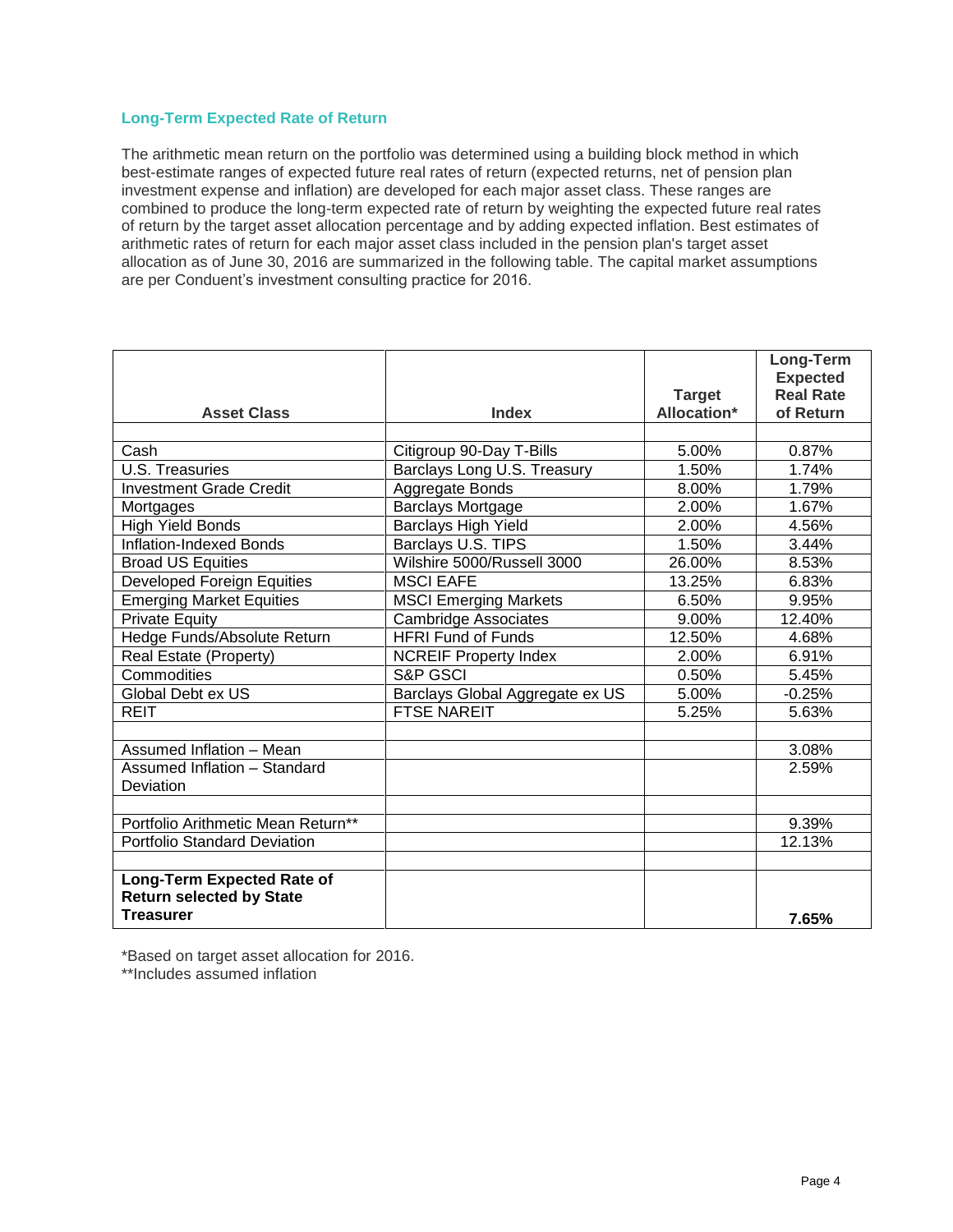The Tables presented in pages 8 through 11 illustrate the projections and calculations used to determine the discount rate as required by paragraphs 40−45 of this Statement as of June 30, 2016. A similar analysis was performed in determining the discount rate as of June 30, 2015. In determining the discount rate on Tables 1 and 2, the Fiduciary Net Plan Position at the beginning of each year does not reflect receivable contributions as those amounts are not available at the beginning of the year to pay plan benefits. The discount rate is the single rate that reflects (1) the long-term expected rate of return on Plan investments that are expected to be used to finance the payment of benefits, to the extent that the Plan's fiduciary net position is projected to be sufficient to make projected benefit payments and Plan assets are expected to be invested using a strategy to achieve that return, and (2) a yield or index rate for 20-year, tax-exempt general obligation municipal bonds with an average rating of AA/Aa or higher (or equivalent quality on another scale), to the extent that the conditions for use of the long-term expected rate of return are not met.

*Discount rate.* The discount rate used to measure the total pension liability as of June 30, 2015 was 4.90% and as of June 30, 2016 was 3.98%. As discussed with the Division of Pensions and Benefits, the projection of cash flows used to determine the discount rate as of June 30, 2016 assumed:

- As required under Chapter 84, P.L. 1954, experience studies are performed once in every three year period. The valuation was prepared using the demographic assumptions recommended on the basis of the July 1, 2011 – June 30, 2014 Experience Study and approved by the Board of Trustees at the October 14, 2015 Board meeting. Please see Section II of the report for a summary of the revised demographic assumptions.
- The Treasurer has recommended a change in the economic assumptions to be used effective with the July 1, 2016 valuation. The rate of investment return has been revised from 7.90% per annum to 7.65% per annum. The assumed future salary increases have been reduced by 0.5% at all ages for both the select and ultimate periods. In addition, the select period was extended from the fiscal year 2021 to the fiscal year 2026. Detailed information with regard to the change in the salary increase assumption is outlined in Section II.
- It is assumed that the Locals will contribute 100.0% of their actuarially determined contribution and the NCGIPF contribution while the State will contribute 30.00% of the actuarially determined contribution and 100% of its NCGIPF contribution. The 30.00% contribution rate is the actual State contribution rate paid in fiscal year ending June 30, 2016 with respect to the actuarially determined contribution for the fiscal year ending June 30, 2016.

Based on these assumptions, the pension Plan's fiduciary net position was projected to be available to make projected future benefit payments of current Plan members until fiscal year 2034. Municipal bond rates of 3.80% as of June 30, 2015 and 2.85% as of June 30, 2016 were used in the development of the blended GASB discount rate after that point. As selected by the State Treasurer, the rates are based on the Bond Buyer Go 20-Bond Municipal Bond Index. Based on the long-term rate of return of 7.90% and the municipal bond rate of 3.80% as of June 30, 2015 and the long-term rate of return of 7.65% and the municipal bond rate of 2.85% as of June 30, 2016, the blended GASB discount rates are 4.90% as of June 30, 2015 and 3.98% as of June 30, 2016. The assumed discount rate has been determined in accordance with the method prescribed by GASB Statement No. 67. We believe this assumption is reasonable for the purposes of the measurements required by the Statement.

The projections of the Fiduciary Net Plan Position are based on contributions to the plan in accordance with the State and the Local Employers' current funding policy. Should contributions to the Plan be different from those outlined above, the results shown in Tables 1 and 2 would be different and may result in the Fiduciary Net Plan Position not being sufficient to cover the Plan's benefit payments at some other future date and thus changing the discount rate used to determine the Plan's Total Pension Liability.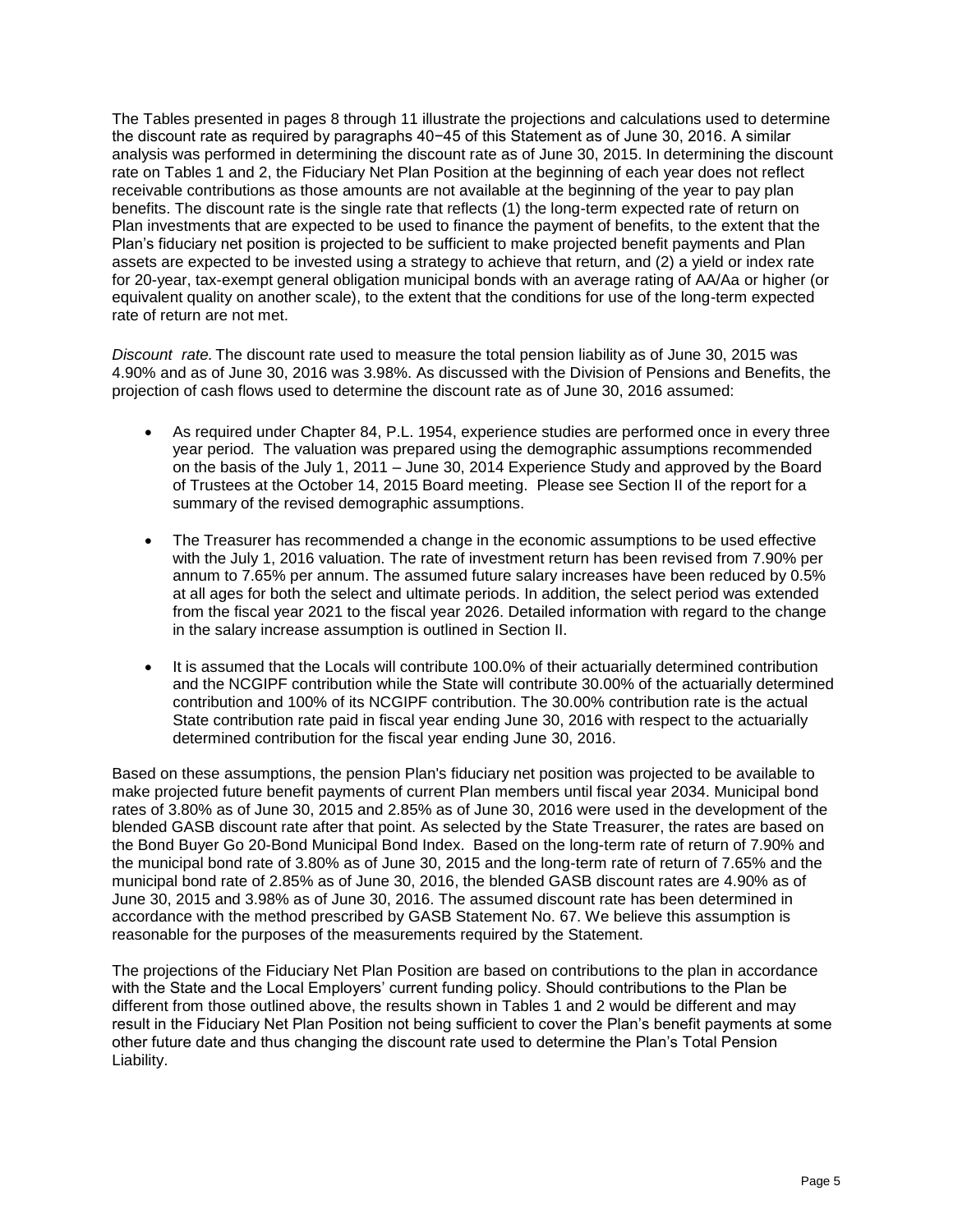*Sensitivity of the net pension liability to changes in the discount rate.* The following presents the net pension liability, calculated using the discount rate of 3.98%, as well as what the Plan's net pension liability would be if it were calculated using a discount rate that is 1-percentage-point lower (2.98%) or 1-percentage-point higher (4.98%) than the current rate:

|                       | $1\%$            | <b>Current</b>       | $1\%$            |
|-----------------------|------------------|----------------------|------------------|
|                       | <b>Decrease</b>  | <b>Discount Rate</b> | <b>Increase</b>  |
|                       | $(2.98\%)$       | $(3.98\%)$           | $(4.98\%)$       |
| Net Pension Liability | \$70,715,189,252 | \$59,007,817,464     | \$49,352,744,647 |

#### **Schedules of Required Supplementary Information**

# **Schedule of Changes in the Net Pension Liability and Related Ratios**

|                                                                                                                                                             | <b>Increase (Decrease)</b>            |                                |                                                     |                                                                              |    |                                                                 |
|-------------------------------------------------------------------------------------------------------------------------------------------------------------|---------------------------------------|--------------------------------|-----------------------------------------------------|------------------------------------------------------------------------------|----|-----------------------------------------------------------------|
| <b>Changes in Net Pension Liability</b>                                                                                                                     | <b>Total Pension Liability</b><br>(a) |                                | <b>Plan Fiduciary Net</b><br><b>Position</b><br>(b) | <b>Net Pension Liability</b><br>$(a) - (b)$                                  |    |                                                                 |
| Balances as of June 30, 2015                                                                                                                                | \$                                    | 74,723,698,562                 | \$                                                  | 28,553,566,906                                                               | \$ | 46,170,131,656                                                  |
| Changes for the year:<br>Service cost<br>Interest on total pension liability<br>Effect of plan changes<br>Effect of economic/demographic (gains)            |                                       | 1,628,065,678<br>3,653,373,426 |                                                     |                                                                              |    | 1,628,065,678<br>3,653,373,426                                  |
| or losses<br>Effect of assumptions changes or inputs                                                                                                        |                                       | 600,806,505<br>8,792,817,065   |                                                     |                                                                              |    | 600,806,505<br>8,792,817,065                                    |
| Benefit payments                                                                                                                                            |                                       | (3,629,651,915)                |                                                     | (3,629,651,915)                                                              |    |                                                                 |
| Administrative expenses<br>Member contributions<br>Net investment income<br><b>Employer contributions</b><br>Transfers from other system                    |                                       | 778,753                        |                                                     | (23, 285, 920)<br>821,305,787<br>(237, 215, 643)<br>1,273,425,342<br>778,753 |    | 23,285,920<br>(821, 305, 787)<br>237,215,643<br>(1,273,425,342) |
| Employer contribution - Delayed<br>Enrollments                                                                                                              |                                       |                                |                                                     | 532,612                                                                      |    | (532, 612)                                                      |
| Employer contribution - Delayed<br>Appropriations<br>Employer contribution - Retroactive<br>Employer contribution - Additional<br>Other - NCGIPF adjustment |                                       |                                |                                                     | 1,721,199<br>687,225<br>257,850<br>(51, 586)                                 |    | (1,721,199)<br>(687, 225)<br>(257, 850)<br>51,586               |
| Balances as of June 30, 2016                                                                                                                                | \$                                    | 85,769,888,074                 | \$                                                  | 26,762,070,610                                                               | \$ | 59,007,817,464                                                  |
| Plan fiduciary net position as a percentage of the total pension liability                                                                                  |                                       |                                |                                                     |                                                                              |    | 31.20%                                                          |

Covered-employee payroll as of the July 1, 2015 actuarial valuation  $$31,320,198,747$ Net pension liability as a percentage of covered-employee payroll 621.26%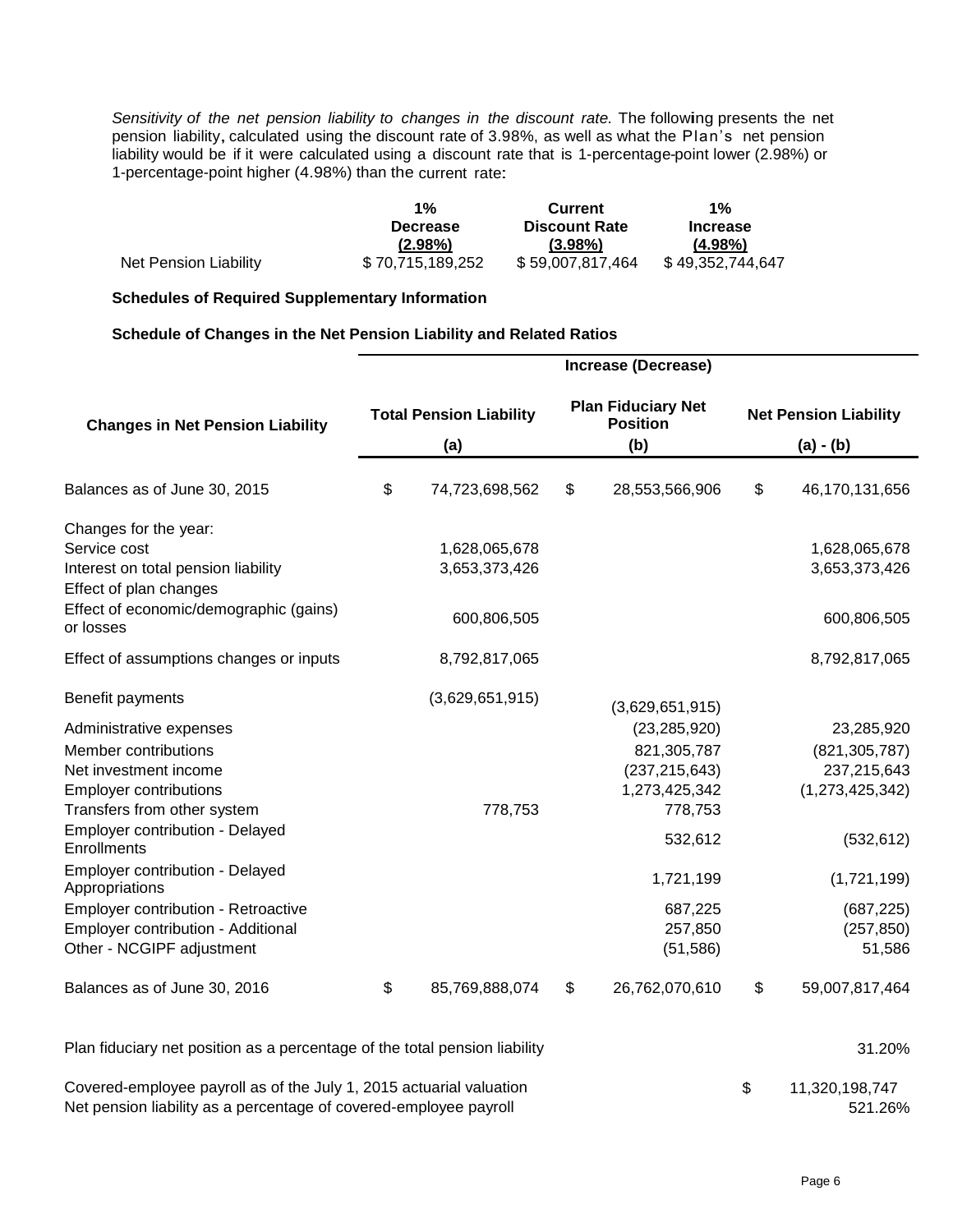#### **Notes to Schedule:**

*Benefit changes.* None.

Changes of assumptions. The discount rate changed from 4.90% as of June 30, 2015 to 3.98% as of June 30, 2016 in accordance with Paragraph 44 of the GASB Statement No. 67. In addition, the Total Pension Liability as of June 30, 2016 was prepared using demographic assumptions recommended on the basis of the July 1, 2011 – June 30, 2014 Experience Study and adopted by the Board of Trustees on October 14, 2015 and the change in salary increase assumption recommended by the Treasurer. The assumptions are highlighted in Section II – Actuarial Assumptions and Methods.

*Employer Contributions.* Includes the State's actual contributions of \$355,968,696, Local employers' receivable contributions of \$846,155,142, and contributions to the NCGIPF of \$71,301,504.

#### **Schedule of Contributions**

|                                                                  | 2015                          | 2016                       |
|------------------------------------------------------------------|-------------------------------|----------------------------|
| Actuarially determined contribution                              | $$1,935,315,246$ <sup>1</sup> | $$2,097,570,117^2$         |
| Contributions related to the actuarially determined contribution | 1,067,584,583 <sup>3</sup>    | 1,265,246,226 <sup>3</sup> |
| Contribution deficiency (excess)                                 | (867.730.663)                 | \$ (832,323,891)           |

1. The above actuarially determined contributions are based on the assumption and methods in effect as of July 1, 2013.

2. The above actuarially determined contributions are based on the assumption and methods in effect as of July 1, 2014.

3. The amount represents the actual employer contributions made during fiscal year ending June 30, 2015 and June 30, 2016 respectively.

#### **Notes to Schedule**

Valuation date: Actuarially determined contributions are calculated as of the July 1 preceding the fiscal year in which contributions are made. That is, the contribution calculated as of the July 1, 2015 actuarial valuation will be made during the fiscal year ended June 30, 2017.

The methods and assumptions used to determine the actuarially determined contributions to the Plan are set forth in Appendix B of the July 1, 2015 valuation report.

#### **Schedule of Investment Returns**

|                                       | 2015  | 2016    |
|---------------------------------------|-------|---------|
| Annual money-weighted rate of return, |       |         |
| net of investment expenses            | 4.08% | (1.15%) |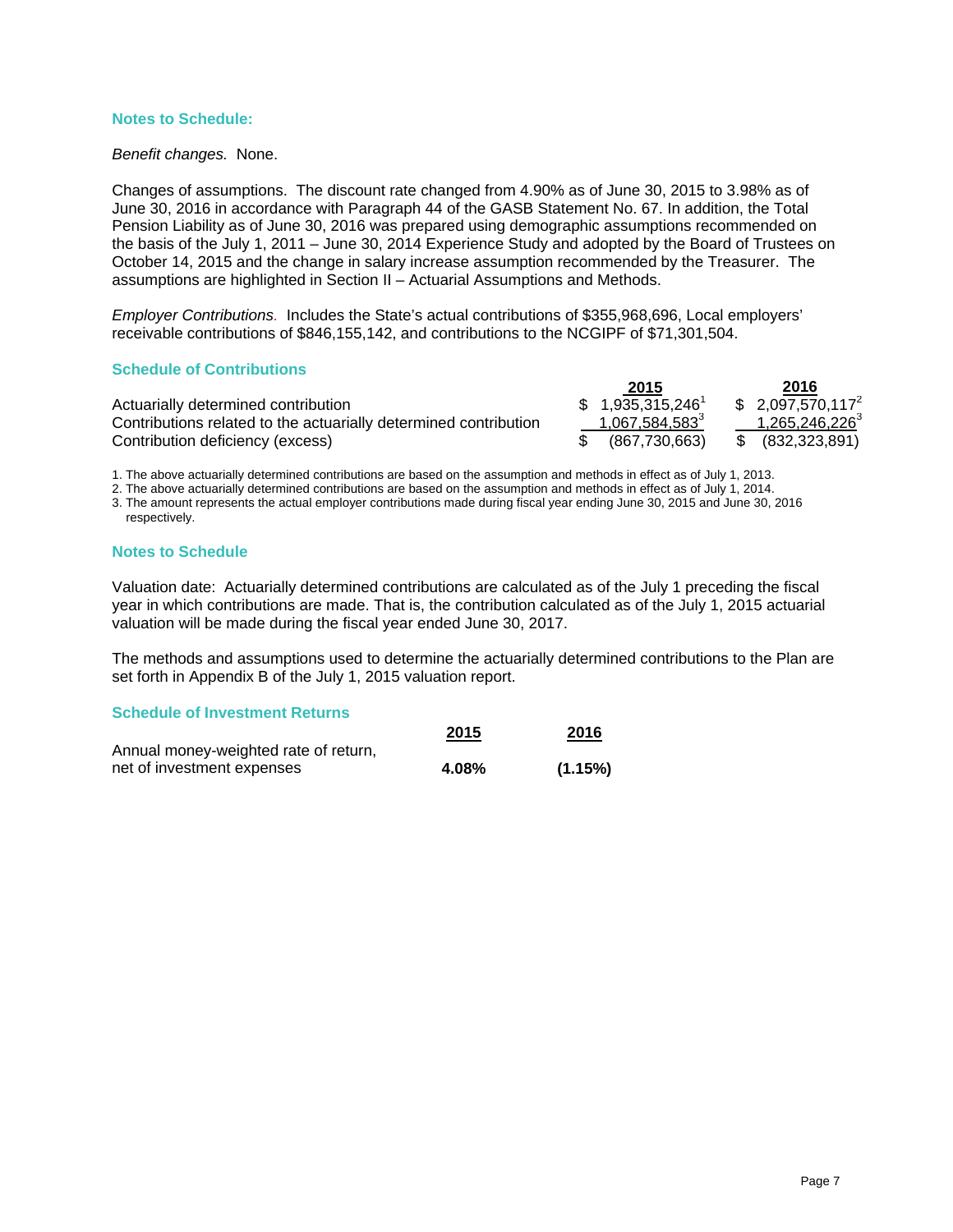# Table 1

# Projection of Fiduciary Net Position

|  | (000's omitted) |
|--|-----------------|
|--|-----------------|

|                    | Beginning            |               |                 |                 |                | Projected             | Ending               |
|--------------------|----------------------|---------------|-----------------|-----------------|----------------|-----------------------|----------------------|
| <b>Fiscal Year</b> | <b>Fiduciary Net</b> | Member        | Employer        | Benefit         | Administrative | Investment            | <b>Fiduciary Net</b> |
| June 30            | <b>Plan Position</b> | Contributions | Contributions   | Payments        | Expenses       | Earnings              | <b>Plan Position</b> |
|                    |                      |               |                 |                 |                |                       |                      |
| 2016               | 27,562,338<br>\$     | \$<br>821,306 | 1,253,178<br>\$ | \$<br>3,629,652 | \$<br>23,286   | \$<br>$(233, 112)$ \$ | 25,750,772           |
| 2017               | 25,750,772           | 785,955       | 1,318,828       | 3,921,291       | 23,946         | 1,870,209             | 25,780,527           |
| 2018               | 25,780,527           | 775,059       | 1,372,028       | 4,070,649       | 24,665         | 1,867,016             | 25,699,316           |
| 2019               | 25,699,316           | 754,273       | 1,431,098       | 4,221,108       | 25,405         | 1,855,054             | 25,493,228           |
| 2020               | 25,493,228           | 718,061       | 1,489,750       | 4,368,099       | 26,167         | 1,832,980             | 25, 139, 753         |
| 2021               | 25,139,753           | 684,931       | 1,548,526       | 4,515,237       | 26,952         | 1,799,727             | 24,630,748           |
| 2022               | 24,630,748           | 646,891       | 1,615,871       | 4,654,886       | 27,760         | 1,754,800             | 23,965,664           |
| 2023               | 23,965,664           | 613,656       | 1,688,886       | 4,790,865       | 28,574         | 1,698,571             | 23,147,338           |
| 2024               | 23, 147, 338         | 577,369       | 1,755,218       | 4,917,834       | 29,331         | 1,630,316             | 22,163,076           |
| 2025               | 22,163,076           | 543,810       | 1,818,527       | 5,038,521       | 30,053         | 1,549,604             | 21,006,443           |
| 2026               | 21,006,443           | 509,450       | 1,884,344       | 5,151,649       | 30,731         | 1,455,942             | 19,673,799           |
| 2027               | 19,673,799           | 481,161       | 1,932,942       | 5,251,698       | 31,328         | 1,349,254             | 18, 154, 130         |
| 2028               | 18,154,130           | 450,360       | 1,959,423       | 5,342,221       | 31,869         | 1,228,657             | 16,418,480           |
| 2029               | 16,418,480           | 422,118       | 1,983,267       | 5,419,026       | 32,326         | 1,092,093             | 14,464,606           |
| 2030               | 14,464,606           | 395,990       | 2,007,684       | 5,480,466       | 32,687         | 939,511               | 12,294,638           |
| 2031               | 12,294,638           | 369,714       | 2,031,116       | 5,532,153       | 32,988         | 770,743               | 9,901,070            |
| 2032               | 9,901,070            | 344,686       | 2,030,349       | 5,571,088       | 33,208         | 585,187               | 7,256,996            |
| 2033               | 7,256,996            | 319,906       | 2,033,748       | 5,597,600       | 33,352         | 381,006               | 4,360,704            |
| 2034               | 4,360,704            | 297,423       | 2,048,307       | 5,609,579       | 33,402         | 158,340               | 1,221,793            |
| 2035               | 0                    | 0             | 0               | 5,608,950       | 33,375         | 0                     | 0                    |
| 2036               | 0                    | 0             |                 | 5,595,070       | 33,265         | 0                     | 0                    |
| 2037               | 0                    | 0             | 0<br>0          | 5,566,734       | 33,065         | 0                     | $\pmb{0}$            |
| 2038               | 0                    | 0             | 0               | 5,523,140       | 32,773         | 0                     | 0                    |
| 2039               | 0                    | 0             | 0               |                 |                | 0                     | $\pmb{0}$            |
| 2040               |                      |               |                 | 5,463,857       | 32,387         |                       |                      |
| 2041               | 0                    | 0             | 0               | 5,391,141       | 31,923         | 0                     | $\pmb{0}$            |
|                    | 0<br>0               | 0<br>0        | 0               | 5,306,619       | 31,390         | 0                     | $\pmb{0}$            |
| 2042               |                      |               | 0               | 5,203,992       | 30,751         | 0                     | $\pmb{0}$            |
| 2043<br>2044       | 0                    | 0             | 0               | 5,089,533       | 30,039         | 0                     | $\pmb{0}$            |
|                    | 0                    | 0             | 0               | 4,967,781       | 29,285         | 0                     | $\pmb{0}$            |
| 2045               | 0                    | 0             | 0               | 4,842,019       | 28,507         | 0                     | $\pmb{0}$            |
| 2046               | 0                    | 0             | 0               | 4,720,964       | 27,759         | 0                     | $\pmb{0}$            |
| 2047               | 0                    | 0             | 0               | 4,593,556       | 26,975         | 0                     | $\pmb{0}$            |
| 2048               | 0                    | 0             | 0               | 4,462,638       | 26,174         | 0                     | $\pmb{0}$            |
| 2049               | 0                    | 0             | 0               | 4,326,547       | 25,343         | 0                     | 0                    |
| 2050               | 0                    | 0             | 0               | 4,185,016       | 24,483         | 0                     | $\pmb{0}$            |
| 2051               | 0                    | 0             | 0               | 4,039,619       | 23,604         | 0                     | $\pmb{0}$            |
| 2052               | 0                    | 0             | 0               | 3,889,131       | 22,698         | 0                     | $\pmb{0}$            |
| 2053               | 0                    | 0             | 0               | 3,735,418       | 21,777         | 0                     | 0                    |
| 2054               | 0                    | 0             | 0               | 3,576,944       | 20,831         | 0                     | $\pmb{0}$            |
| 2055               | 0                    | 0             | 0               | 3,414,844       | 19,868         | 0                     | $\pmb{0}$            |
| 2056               | 0                    | 0             | 0               | 3,249,885       | 18,892         | 0                     | $\pmb{0}$            |
| 2057               | 0                    | 0             | 0               | 3,082,476       | 17,905         | 0                     | $\pmb{0}$            |
| 2058               | 0                    | 0             | 0               | 2,913,883       | 16,912         | 0                     | $\pmb{0}$            |
| 2059               | 0                    | 0             | 0               | 2,745,563       | 15,922         | 0                     | $\pmb{0}$            |
| 2060               | 0                    | 0             | 0               | 2,579,523       | 14,947         | 0                     | $\pmb{0}$            |
| 2061               | 0                    | 0             | 0               | 2,416,119       | 13,989         | 0                     | $\pmb{0}$            |
| 2062               | 0                    | 0             | 0               | 2,256,441       | 13,054         | 0                     | $\pmb{0}$            |
| 2063               | 0                    | 0             | 0               | 2,100,952       | 12,144         | 0                     | $\pmb{0}$            |
| 2064               | 0                    | $\pmb{0}$     | 0               | 1,950,726       | 11,266         | 0                     | $\pmb{0}$            |
| 2065               | 0                    | 0             | 0               | 1,806,878       | 10,426         | 0                     | 0                    |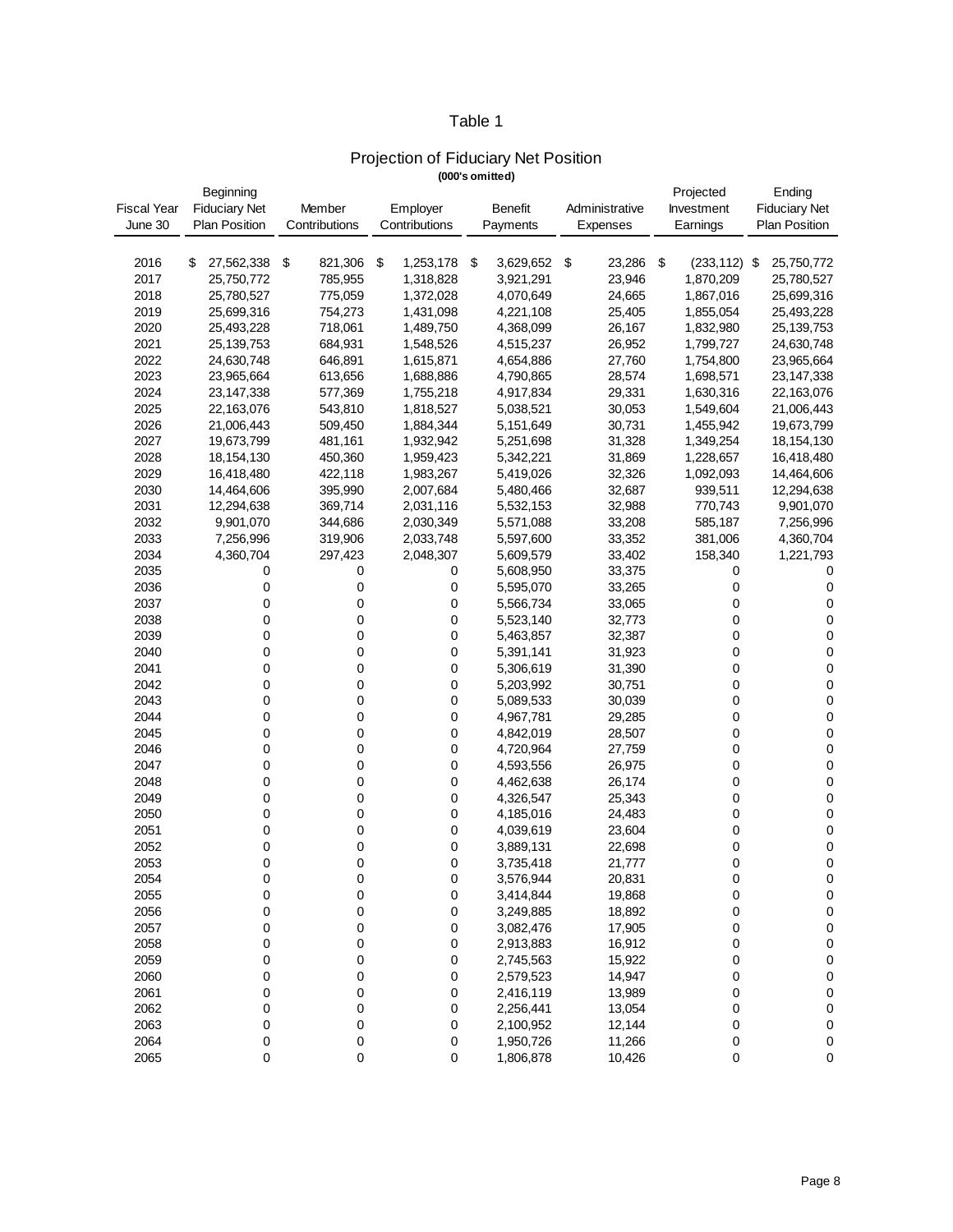| Table 1                                     |  |
|---------------------------------------------|--|
| (continued)                                 |  |
| <b>Projection of Fiduciary Net Position</b> |  |
| (000's omitted)                             |  |

| <b>Fiscal Year</b><br>June 30 | Beginning<br><b>Fiduciary Net</b><br><b>Plan Position</b> | Member<br>Contributions | Employer<br>Contributions | <b>Benefit</b><br>Payments | Administrative<br>Expenses | Projected<br>Investment<br>Earnings | Ending<br><b>Fiduciary Net</b><br><b>Plan Position</b><br>\$<br>0<br>0<br>0<br>0<br>0<br>0<br>0<br>0<br>0<br>0<br>0<br>0<br>0<br>0<br>0<br>0<br>0<br>0<br>0<br>0<br>$\pmb{0}$<br>0<br>$\pmb{0}$<br>0<br>0<br>0<br>0<br>0<br>0<br>0<br>0<br>0<br>0 |  |
|-------------------------------|-----------------------------------------------------------|-------------------------|---------------------------|----------------------------|----------------------------|-------------------------------------|---------------------------------------------------------------------------------------------------------------------------------------------------------------------------------------------------------------------------------------------------|--|
|                               |                                                           |                         |                           |                            |                            |                                     |                                                                                                                                                                                                                                                   |  |
| 2066                          | \$<br>0                                                   | \$<br>0                 | \$<br>0                   | \$<br>1,669,621            | \$<br>9,626                | \$<br>0                             |                                                                                                                                                                                                                                                   |  |
| 2067                          | 0                                                         | 0                       | 0                         | 1,538,842                  | 8,865                      | 0                                   |                                                                                                                                                                                                                                                   |  |
| 2068                          | 0                                                         | 0                       | 0                         | 1,414,470                  | 8,142                      | 0                                   |                                                                                                                                                                                                                                                   |  |
| 2069                          | 0                                                         | 0                       | 0                         | 1,296,427                  | 7,458                      | 0                                   |                                                                                                                                                                                                                                                   |  |
| 2070                          | 0                                                         | 0                       | 0                         | 1,184,507                  | 6,810                      | 0                                   |                                                                                                                                                                                                                                                   |  |
| 2071                          | 0                                                         | 0                       | 0                         | 1,078,527                  | 6,199                      | 0                                   |                                                                                                                                                                                                                                                   |  |
| 2072                          | 0                                                         | 0                       | 0                         | 978,339                    | 5,621                      | 0                                   |                                                                                                                                                                                                                                                   |  |
| 2073                          | 0                                                         | 0                       | 0                         | 883,815                    | 5,077                      | 0                                   |                                                                                                                                                                                                                                                   |  |
| 2074                          | 0                                                         | 0                       | 0                         | 794,870                    | 4,566                      | 0                                   |                                                                                                                                                                                                                                                   |  |
| 2075                          | 0                                                         | 0                       | 0                         | 711,453                    | 4,087                      | 0                                   |                                                                                                                                                                                                                                                   |  |
| 2076                          | 0                                                         | 0                       | 0                         | 633,529                    | 3,640                      | 0                                   |                                                                                                                                                                                                                                                   |  |
| 2077                          | 0                                                         | 0                       | 0                         | 561,063                    | 3,225                      | 0                                   |                                                                                                                                                                                                                                                   |  |
| 2078<br>2079                  | 0<br>0                                                    | 0<br>0                  | 0<br>0                    | 494,017<br>432,333         | 2,841<br>2,487             | 0                                   |                                                                                                                                                                                                                                                   |  |
| 2080                          | 0                                                         | 0                       | 0                         | 375,932                    | 2,164                      | 0<br>0                              |                                                                                                                                                                                                                                                   |  |
| 2081                          | 0                                                         | 0                       | 0                         | 324,698                    | 1,870                      | 0                                   |                                                                                                                                                                                                                                                   |  |
| 2082                          | 0                                                         | 0                       | 0                         | 278,486                    | 1,605                      | 0                                   |                                                                                                                                                                                                                                                   |  |
| 2083                          | 0                                                         | 0                       | 0                         | 237,105                    | 1,368                      | 0                                   |                                                                                                                                                                                                                                                   |  |
| 2084                          | 0                                                         | 0                       | 0                         | 200,334                    | 1,157                      | 0                                   |                                                                                                                                                                                                                                                   |  |
| 2085                          | 0                                                         | 0                       | 0                         | 167,916                    | 971                        | 0                                   |                                                                                                                                                                                                                                                   |  |
| 2086                          | 0                                                         | 0                       | 0                         | 139,571                    | 808                        | 0                                   |                                                                                                                                                                                                                                                   |  |
| 2087                          | 0                                                         | 0                       | 0                         | 115,001                    | 666                        | 0                                   |                                                                                                                                                                                                                                                   |  |
| 2088                          | 0                                                         | 0                       | 0                         | 93,895                     | 545                        | 0                                   |                                                                                                                                                                                                                                                   |  |
| 2089                          | 0                                                         | 0                       | 0                         | 75,936                     | 441                        | 0                                   |                                                                                                                                                                                                                                                   |  |
| 2090                          | 0                                                         | 0                       | 0                         | 60,808                     | 354                        | 0                                   |                                                                                                                                                                                                                                                   |  |
| 2091                          | 0                                                         | 0                       | 0                         | 48,195                     | 281                        | 0                                   |                                                                                                                                                                                                                                                   |  |
| 2092                          | 0                                                         | 0                       | 0                         | 37,791                     | 221                        | 0                                   |                                                                                                                                                                                                                                                   |  |
| 2093                          | 0                                                         | 0                       | 0                         | 29,302                     | 171                        | 0                                   |                                                                                                                                                                                                                                                   |  |
| 2094                          | 0                                                         | 0                       | 0                         | 22,454                     | 132                        | 0                                   |                                                                                                                                                                                                                                                   |  |
| 2095                          | 0                                                         | 0                       | 0                         | 16,992                     | 100                        | 0                                   |                                                                                                                                                                                                                                                   |  |
| 2096                          | 0                                                         | 0                       | 0                         | 12,691                     | 75                         | 0                                   |                                                                                                                                                                                                                                                   |  |
| 2097                          | 0                                                         | 0                       | 0                         | 9,347                      | 55                         | 0                                   |                                                                                                                                                                                                                                                   |  |
| 2098                          | 0                                                         | 0                       | 0                         | 6,784                      | 40                         | 0                                   |                                                                                                                                                                                                                                                   |  |
| 2099                          | 0                                                         | 0                       | 0                         | 4,849                      | 29                         | 0                                   | 0                                                                                                                                                                                                                                                 |  |
| 2100                          | 0                                                         | 0                       | 0                         | 3,411                      | 20                         | 0                                   | 0                                                                                                                                                                                                                                                 |  |
| 2101                          | 0                                                         | 0                       | 0                         | 2,361                      | 14                         | 0                                   | 0                                                                                                                                                                                                                                                 |  |
| 2102                          | 0                                                         | 0                       | 0                         | 1,607                      | 10                         | 0                                   | 0                                                                                                                                                                                                                                                 |  |
| 2103                          | 0                                                         | 0                       | 0                         | 1,076                      | 6                          | 0                                   | $\mathbf 0$                                                                                                                                                                                                                                       |  |
| 2104                          | 0                                                         | 0                       | 0                         | 710                        | 4                          | $\Omega$                            | $\overline{0}$                                                                                                                                                                                                                                    |  |
| 2105                          | 0                                                         | 0                       | 0                         | 462                        | 3                          | $\boldsymbol{0}$                    | 0                                                                                                                                                                                                                                                 |  |
| 2106                          | 0                                                         | 0                       | 0                         | 297                        | 2                          | $\mathbf 0$                         | $\pmb{0}$                                                                                                                                                                                                                                         |  |
| 2107                          | 0                                                         | 0                       | 0                         | 190                        | 1                          | 0                                   | $\pmb{0}$                                                                                                                                                                                                                                         |  |
| 2108                          | 0                                                         | 0                       | 0                         | 121                        | 1                          | 0                                   | $\mathbf 0$                                                                                                                                                                                                                                       |  |
| 2109                          | 0                                                         | 0                       | $\pmb{0}$                 | 77                         | 0                          | 0                                   | $\mathbf 0$                                                                                                                                                                                                                                       |  |
| 2110                          | 0                                                         | 0                       | 0                         | 50<br>32                   | 0                          | 0                                   | $\mathbf 0$                                                                                                                                                                                                                                       |  |
| 2111<br>2112                  | 0<br>0                                                    | 0<br>0                  | 0<br>0                    | 22                         | 0                          | 0                                   | $\pmb{0}$<br>$\mathbf 0$                                                                                                                                                                                                                          |  |
| 2113                          | 0                                                         | 0                       | 0                         | 3                          | 0<br>0                     | 0<br>0                              | $\pmb{0}$                                                                                                                                                                                                                                         |  |
| 2114                          | 0                                                         | 0                       | $\bf{0}$                  | 1                          | $\bf{0}$                   | 0                                   | $\pmb{0}$                                                                                                                                                                                                                                         |  |
| 2115                          | 0                                                         | 0                       | $\mathbf 0$               | $\mathsf 0$                | 0                          | 0                                   | 0                                                                                                                                                                                                                                                 |  |
|                               |                                                           |                         |                           |                            |                            |                                     |                                                                                                                                                                                                                                                   |  |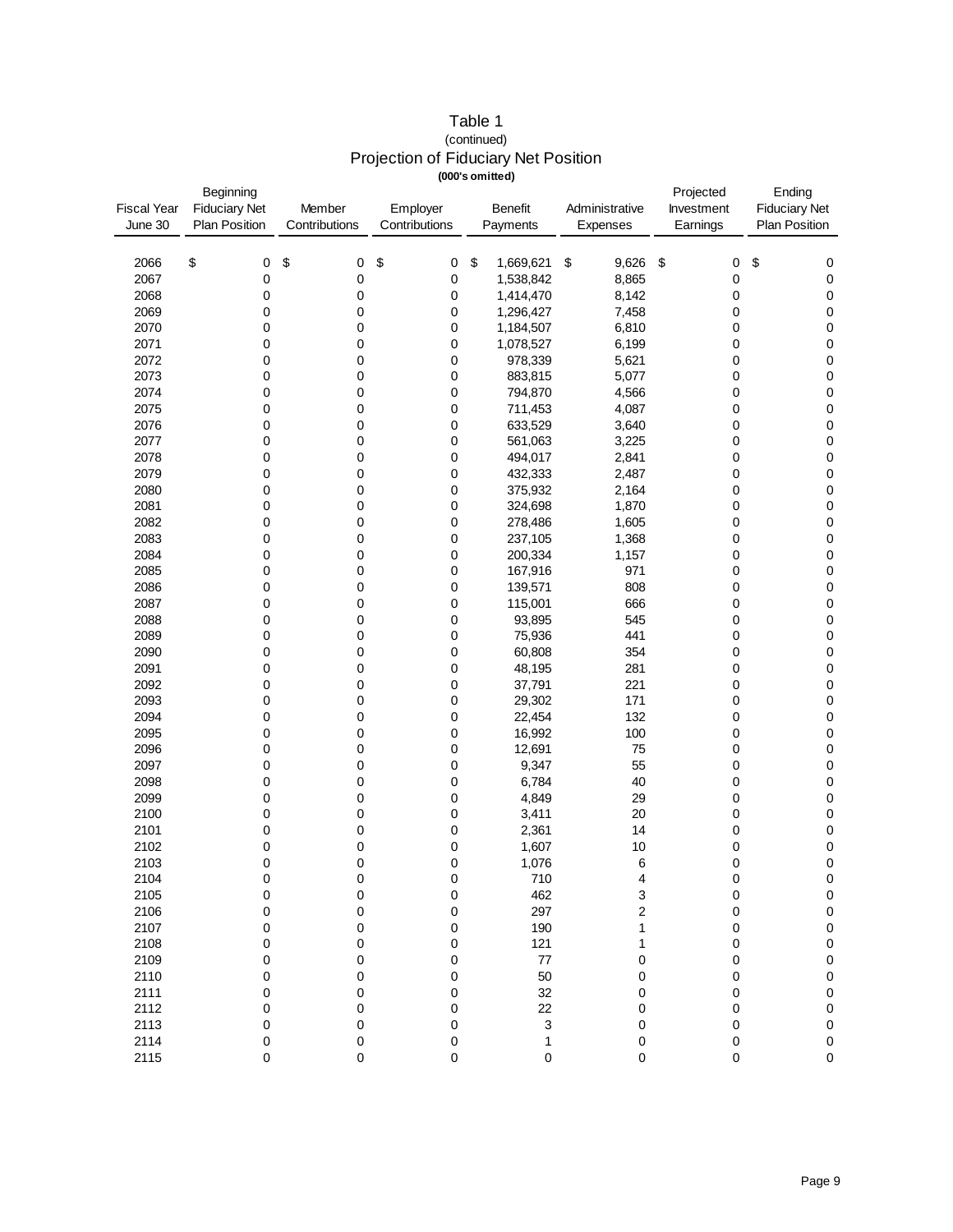# Table 2

# Actuarial Present Values of Projected Benefit Payments **(000's omitted)**

|                    |                      |                 | <b>Benefit Payments</b><br>Present Value of Benefit Payments |                       |    |             |    |                       |     |            |                      |
|--------------------|----------------------|-----------------|--------------------------------------------------------------|-----------------------|----|-------------|----|-----------------------|-----|------------|----------------------|
| <b>Fiscal Year</b> | Beginning            |                 |                                                              |                       |    |             |    |                       |     | Unfunded   | <b>Using Single</b>  |
| Ending             | <b>Fiduciary Net</b> | <b>Benefit</b>  |                                                              |                       |    | Unfunded    |    | <b>Funded Portion</b> |     | Portion at | <b>Discount Rate</b> |
| June 30            | <b>Plan Position</b> | Payments        |                                                              | <b>Funded Portion</b> |    | Portion     |    | at 7.65%              |     | 2.85%      | of 3.98%             |
|                    |                      |                 |                                                              |                       |    |             |    |                       |     |            |                      |
|                    |                      |                 |                                                              |                       |    |             |    |                       |     |            |                      |
| 2016               | \$<br>27,562,338     | \$<br>3,629,652 | \$                                                           | 3,629,652             | \$ | 0           | \$ | 3,498,307             | -\$ | 0          | \$<br>3,559,482      |
| 2017               | 25,750,772           | 3,921,291       |                                                              | 3,921,291             |    | 0           |    | 3,510,816             |     | 0          | 3,698,235            |
| 2018               | 25,780,527           | 4,070,649       |                                                              | 4,070,649             |    | $\pmb{0}$   |    | 3,385,545             |     | 0          | 3,692,093            |
| 2019               | 25,699,316           | 4,221,108       |                                                              | 4,221,108             |    | 0           |    | 3,261,200             |     | 0          | 3,681,960            |
| 2020               | 25,493,228           | 4,368,099       |                                                              | 4,368,099             |    | 0           |    | 3,134,941             |     | 0          | 3,664,280            |
| 2021               | 25,139,753           | 4,515,237       |                                                              | 4,515,237             |    | 0           |    | 3,010,256             |     | 0          | 3,642,674            |
| 2022               | 24,630,748           | 4,654,886       |                                                              | 4,654,886             |    | $\mathbf 0$ |    | 2,882,822             |     | 0          | 3,611,540            |
| 2023               | 23,965,664           | 4,790,865       |                                                              | 4,790,865             |    | 0           |    | 2,756,187             |     | 0          | 3,574,710            |
| 2024               | 23,147,338           | 4,917,834       |                                                              | 4,917,834             |    | 0           |    | 2,628,177             |     | 0          | 3,528,940            |
| 2025               | 22,163,076           | 5,038,521       |                                                              | 5,038,521             |    | 0           |    | 2,501,323             |     | 0          | 3,477,099            |
| 2026               | 21,006,443           | 5,151,649       |                                                              | 5,151,649             |    | 0           |    | 2,375,740             |     | 0          | 3,419,038            |
| 2027               | 19,673,799           | 5,251,698       |                                                              | 5,251,698             |    | 0           |    | 2,249,771             |     | 0          | 3,351,977            |
| 2028               | 18,154,130           | 5,342,221       |                                                              | 5,342,221             |    | 0           |    | 2,125,917             |     | 0          | 3,279,190            |
| 2029               | 16,418,480           | 5,419,026       |                                                              | 5,419,026             |    | $\pmb{0}$   |    | 2,003,234             |     | 0          | 3,198,966            |
| 2030               | 14,464,606           | 5,480,466       |                                                              | 5,480,466             |    | 0           |    | 1,881,976             |     | 0          | 3,111,354            |
| 2031               | 12,294,638           | 5,532,153       |                                                              | 5,532,153             |    | 0           |    | 1,764,723             |     | 0          | 3,020,437            |
| 2032               | 9,901,070            | 5,571,088       |                                                              | 5,571,088             |    | 0           |    | 1,650,853             |     | 0          | 2,925,224            |
| 2033               | 7,256,996            | 5,597,600       |                                                              | 5,597,600             |    | $\pmb{0}$   |    | 1,540,835             |     | 0          | 2,826,601            |
| 2034               | 4,360,704            | 5,609,579       |                                                              | 4,360,702             |    | 1,248,877   |    | 1,115,056             |     | 742,575    | 2,724,185            |
| 2035               | 0                    | 5,608,950       |                                                              | 0                     |    | 5,608,950   |    | 0                     |     | 3,242,633  | 2,619,579            |
| 2036               | 0                    | 5,595,070       |                                                              | 0                     |    | 5,595,070   |    | 0                     |     | 3,144,977  | 2,513,038            |
| 2037               | 0                    | 5,566,734       |                                                              | 0                     |    | 5,566,734   |    | 0                     |     | 3,042,342  | 2,404,570            |
| 2038               | 0                    | 5,523,140       |                                                              | 0                     |    | 5,523,140   |    | 0                     |     | 2,934,873  | 2,294,387            |
| 2039               | 0                    | 5,463,857       |                                                              | 0                     |    | 5,463,857   |    | 0                     |     | 2,822,919  | 2,182,848            |
| 2040               | 0                    | 5,391,141       |                                                              | 0                     |    | 5,391,141   |    | 0                     |     | 2,708,167  | 2,071,326            |
| 2041               | 0                    | 5,306,619       |                                                              | 0                     |    | 5,306,619   |    | 0                     |     | 2,591,841  | 1,960,782            |
| 2042               | 0                    | 5,203,992       |                                                              | 0                     |    | 5,203,992   |    | 0                     |     | 2,471,284  | 1,849,233            |
| 2043               | 0                    | 5,089,533       |                                                              | 0                     |    | 5,089,533   |    | 0                     |     | 2,349,956  | 1,739,308            |
| 2044               | 0                    | 4,967,781       |                                                              | 0                     |    | 4,967,781   |    | 0                     |     | 2,230,181  | 1,632,693            |
| 2045               | 0                    | 4,842,019       |                                                              | 0                     |    | 4,842,019   |    | 0                     |     | 2,113,488  | 1,530,426            |
| 2046               | 0                    | 4,720,964       |                                                              | 0                     |    | 4,720,964   |    | 0                     |     | 2,003,548  | 1,435,027            |
| 2047               | 0                    | 4,593,556       |                                                              | 0                     |    | 4,593,556   |    | 0                     |     | 1,895,456  | 1,342,833            |
| 2048               | 0                    | 4,462,638       |                                                              | 0                     |    | 4,462,638   |    | 0                     |     | 1,790,408  | 1,254,608            |
| 2049               | 0                    | 4,326,547       |                                                              | 0                     |    | 4,326,547   |    | 0                     |     | 1,687,709  | 1,169,773            |
| 2050               | 0                    | 4,185,016       |                                                              | 0                     |    | 4,185,016   |    | 0                     |     | 1,587,263  | 1,088,180            |
| 2051               | 0                    | 4,039,619       |                                                              | 0                     |    | 4,039,619   |    | 0                     |     | 1,489,663  | 1,010,154            |
| 2052               | 0                    | 3,889,131       |                                                              | 0                     |    | 3,889,131   |    | 0                     |     | 1,394,427  | 935,284              |
| 2053               | 0                    | 3,735,418       |                                                              | 0                     |    | 3,735,418   |    | 0                     |     | 1,302,201  | 863,920              |
| 2054               | 0                    | 3,576,944       |                                                              | 0                     |    | 3,576,944   |    | 0                     |     | 1,212,402  | 795,592              |
| 2055               | 0                    | 3,414,844       |                                                              | 0                     |    | 3,414,844   |    | 0                     |     | 1,125,385  | 730,453              |
| 2056               | 0                    | 3,249,885       |                                                              | 0                     |    | 3,249,885   |    | 0                     |     | 1,041,343  | 668,549              |
| 2057               | 0                    | 3,082,476       |                                                              | 0                     |    | 3,082,476   |    | 0                     |     | 960,332    | 609,829              |
| 2058               | 0                    | 2,913,883       |                                                              | 0                     |    | 2,913,883   |    | 0                     |     | 882,652    | 554,402              |
| 2059               | 0                    | 2,745,563       |                                                              | 0                     |    | 2,745,563   |    | 0                     |     | 808,620    | 502,374              |
| 2060               | 0                    | 2,579,523       |                                                              | 0                     |    | 2,579,523   |    | 0                     |     | 738,666    | 453,919              |
| 2061               | 0                    | 2,416,119       |                                                              | 0                     |    | 2,416,119   |    | 0                     |     | 672,702    | 408,885              |
| 2062               | 0                    | 2,256,441       |                                                              | 0                     |    | 2,256,441   |    | 0                     |     | 610,835    | 367,241              |
| 2063               | 0                    | 2,100,952       |                                                              | 0                     |    | 2,100,952   |    | 0                     |     | 552,983    | 328,841              |
| 2064               | 0                    | 1,950,726       |                                                              | 0                     |    | 1,950,726   |    | 0                     |     | 499,215    | 293,636              |
| 2065               | $\mathsf 0$          | 1,806,878       |                                                              | 0                     |    | 1,806,878   |    | 0                     |     | 449,590    | 261,569              |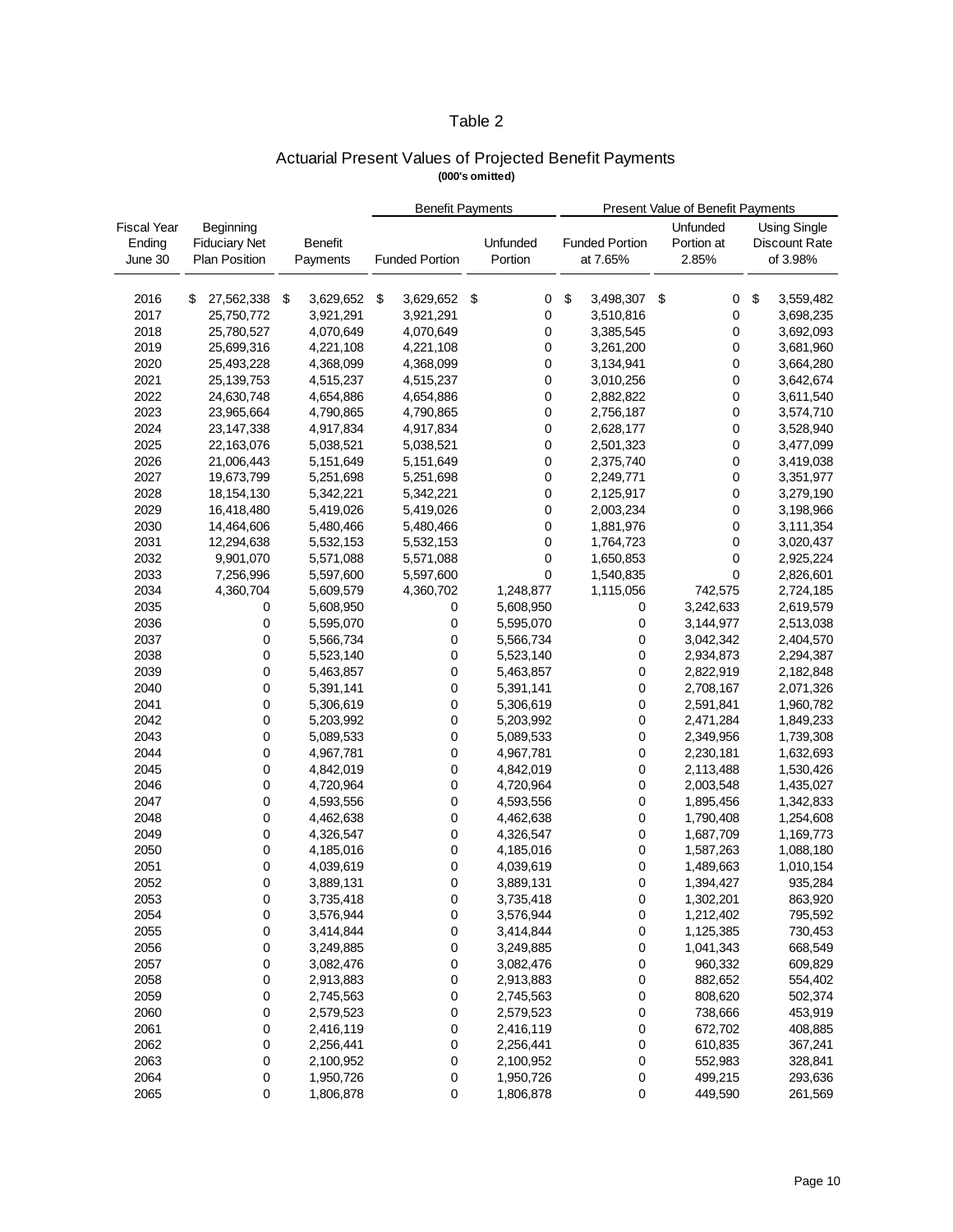# Table 2 (continued) Actuarial Present Values of Projected Benefit Payments **(000's omitted)**

|                    |                      |                 | <b>Benefit Payments</b> |                 | Present Value of Benefit Payments |                         |                           |  |  |
|--------------------|----------------------|-----------------|-------------------------|-----------------|-----------------------------------|-------------------------|---------------------------|--|--|
| <b>Fiscal Year</b> | Beginning            |                 |                         |                 |                                   | Unfunded                | <b>Using Single</b>       |  |  |
| Ending             | <b>Fiduciary Net</b> | <b>Benefit</b>  |                         | Unfunded        | <b>Funded Portion</b>             | Portion at              | Discount Rate             |  |  |
| June 30            | <b>Plan Position</b> | Payments        | <b>Funded Portion</b>   | Portion         | at 7.65%                          | 2.85%                   | of 3.98%                  |  |  |
|                    |                      |                 |                         |                 |                                   |                         |                           |  |  |
|                    |                      |                 |                         |                 |                                   |                         |                           |  |  |
| 2066               | \$<br>0              | \$<br>1,669,621 | \$<br>0                 | \$<br>1,669,621 | \$<br>0                           | \$<br>403,925           | \$<br>232,444             |  |  |
| 2067               | 0                    | 1,538,842       | 0                       | 1,538,842       | 0                                 | 361,970                 | 206,034                   |  |  |
| 2068               | 0                    | 1,414,470       | 0                       | 1,414,470       | 0                                 | 323,495                 | 182,130                   |  |  |
| 2069               | 0                    | 1,296,427       | 0                       | 1,296,427       | 0                                 | 288,283                 | 160,539                   |  |  |
| 2070               | 0                    | 1,184,507       | 0                       | 1,184,507       | 0                                 | 256,096                 | 141,063                   |  |  |
| 2071               | 0                    | 1,078,527       | 0                       | 1,078,527       | 0                                 | 226,722                 | 123,524                   |  |  |
| 2072               | 0                    | 978,339         | 0                       | 978,339         | 0                                 | 199,962                 | 107,759                   |  |  |
| 2073               | 0                    | 883,815         | 0                       | 883,815         | 0                                 | 175,636                 | 93,620                    |  |  |
| 2074               | 0                    | 794,870         | 0                       | 794,870         | 0                                 | 153,584                 | 80,974                    |  |  |
| 2075               | 0                    | 711,453         | 0                       | 711,453         | 0                                 | 133,657                 | 69,701                    |  |  |
| 2076               | 0                    | 633,529         | 0                       | 633,529         | 0                                 | 115,719                 | 59,690                    |  |  |
| 2077               | 0                    | 561,063         | 0                       | 561,063         | 0                                 | 99,643                  | 50,838                    |  |  |
| 2078               | 0                    | 494,017         | 0                       | 494,017         | 0                                 | 85,305                  | 43,049                    |  |  |
| 2079               | 0                    | 432,333         | 0                       | 432,333         | 0                                 | 72,585                  | 36,231                    |  |  |
| 2080               | 0                    | 375,932         | 0                       | 375,932         | 0                                 | 61,367                  | 30,298                    |  |  |
| 2081               | 0                    | 324,698         | 0                       | 324,698         | 0                                 | 51,535                  | 25,167                    |  |  |
| 2082               | 0                    | 278,486         | 0                       | 278,486         | 0                                 | 42,975                  | 20,759                    |  |  |
| 2083               | 0                    | 237,105         | 0                       | 237,105         | 0                                 | 35,575                  | 16,997                    |  |  |
| 2084               | 0                    | 200,334         | 0                       | 200,334         | 0                                 | 29,225                  | 13,811                    |  |  |
| 2085               | 0                    | 167,916         | 0                       | 167,916         | 0                                 | 23,817                  | 11,133                    |  |  |
| 2086               | 0                    | 139,571         | 0                       | 139,571         | 0                                 | 19,248                  | 8,900                     |  |  |
| 2087               | 0                    | 115,001         | 0                       | 115,001         | 0                                 | 15,420                  | 7,052                     |  |  |
| 2088               | 0                    | 93,895          | 0                       | 93,895          | 0                                 | 12,241                  | 5,537                     |  |  |
| 2089               | 0                    | 75,936          | 0                       | 75,936          | 0                                 | 9,626                   | 4,307                     |  |  |
| 2090               | 0                    | 60,808          | 0                       | 60,808          | 0                                 | 7,495                   | 3,317                     |  |  |
| 2091               | 0                    | 48,195          | 0                       | 48,195          | 0                                 | 5,775                   | 2,528                     |  |  |
| 2092               | 0                    | 37,791          | 0                       | 37,791          | 0                                 | 4,403                   | 1,906                     |  |  |
| 2093               |                      |                 |                         |                 |                                   |                         |                           |  |  |
|                    | 0                    | 29,302          | 0                       | 29,302          | 0                                 | 3,319                   | 1,422                     |  |  |
| 2094               | 0                    | 22,454          | 0                       | 22,454          | 0                                 | 2,473                   | 1,048                     |  |  |
| 2095               | 0                    | 16,992          | 0                       | 16,992          | 0                                 | 1,820                   | 762                       |  |  |
| 2096               | 0                    | 12,691          | 0                       | 12,691          | 0                                 | 1,321                   | 548                       |  |  |
| 2097               | 0                    | 9,347           | 0                       | 9,347           | 0                                 | 946                     | 388                       |  |  |
| 2098               | 0                    | 6,784           | 0                       | 6,784           | 0                                 | 668                     | 271                       |  |  |
| 2099               | 0                    | 4,849           | 0                       | 4,849           | 0                                 | 464                     | 186                       |  |  |
| 2100               | 0                    | 3,411           | 0                       | 3,411           | 0                                 | 317                     | 126                       |  |  |
| 2101               | 0                    | 2,361           | 0                       | 2,361           | 0                                 | 214                     | 84                        |  |  |
| 2102               | 0                    | 1,607           | 0                       | 1,607           | 0                                 | 141                     | 55                        |  |  |
| 2103               | 0                    | 1,076           | 0                       | 1,076           | 0                                 | 92                      | 35                        |  |  |
| 2104               | 0                    | 710             | 0                       | 710             | 0                                 | 59                      | 22                        |  |  |
| 2105               | 0                    | 462             | 0                       | 462             | 0                                 | 37                      | 14                        |  |  |
| 2106               | 0                    | 297             | 0                       | 297             | 0                                 | 23                      | $\boldsymbol{9}$          |  |  |
| 2107               | 0                    | 190             | 0                       | 190             | 0                                 | 15                      | $\,$ 5 $\,$               |  |  |
| 2108               | 0                    | 121             | 0                       | 121             | 0                                 | 9                       | $\ensuremath{\mathsf{3}}$ |  |  |
| 2109               | 0                    | 77              | 0                       | $77\,$          | 0                                 | 6                       | $\mathbf 2$               |  |  |
| 2110               | 0                    | 50              | 0                       | 50              | 0                                 | 3                       | $\mathbf{1}$              |  |  |
| 2111               | 0                    | 32              | 0                       | 32              | 0                                 | $\overline{\mathbf{c}}$ | 1                         |  |  |
| 2112               | 0                    | 22              | 0                       | 22              | 0                                 | 1                       | 1                         |  |  |
| 2113               | 0                    | 3               | 0                       | 3               | 0                                 | 0                       | 0                         |  |  |
| 2114               | 0                    | $\mathbf{1}$    | $\pmb{0}$               | 1               | 0                                 | $\pmb{0}$               | $\pmb{0}$                 |  |  |
| 2115               | $\pmb{0}$            | 0               | 0                       | 0               | $\mathbf 0$                       | $\mathbf 0$             | $\pmb{0}$                 |  |  |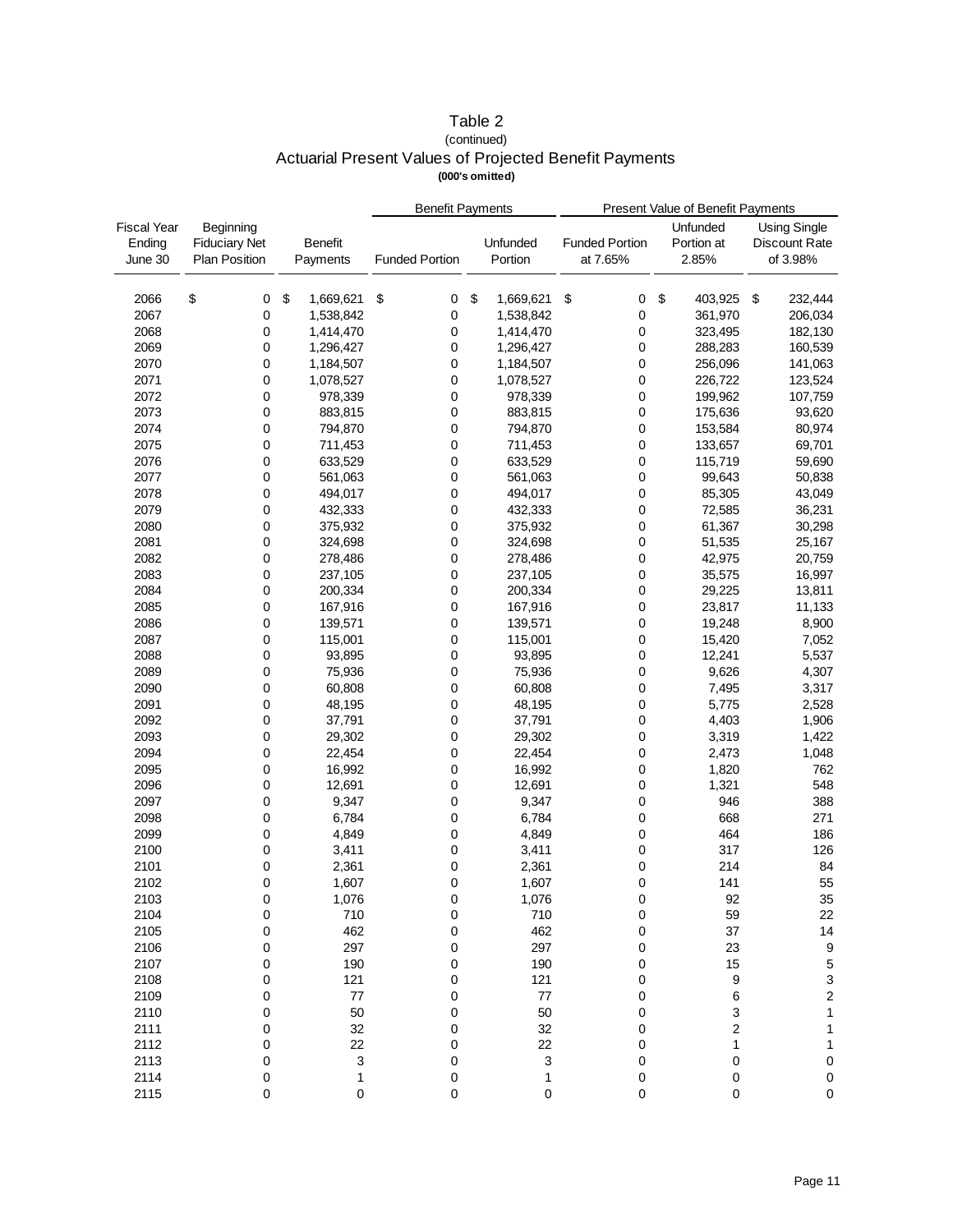# **Section II – Actuarial Assumptions and Methods**

# **Assumptions used to determine the Discount Rate and Total Pension Liability as of June 30, 2015**

# **Interest Rate**

Valuation: 7.90% per annum, compounded annually. GASB: 4.90% per annum, compounded annually.

# **Employee Contribution Interest Rate**

7.90% per annum.

**COLA** 

No future COLA is assumed.

# **Compensation Limit Increase**

401(a)(17) limit – 3.00% per annum, Social Security Wage Base – 4.00% per annum

# **Separations from Service and Salary Increases**

Representative values of the assumed annual rates of separation and annual rates of salary increases are as follows:

#### **Annual Rates of**

|     |                 |              | <b>Select Withdrawal</b> |        |              |                 | Ultimate Withdrawal <sup>1</sup> |              |              |                          |  |  |
|-----|-----------------|--------------|--------------------------|--------|--------------|-----------------|----------------------------------|--------------|--------------|--------------------------|--|--|
|     |                 |              |                          |        |              |                 | <b>Prior to</b>                  |              |              |                          |  |  |
|     |                 |              |                          |        |              |                 | <b>Eligibility For</b>           |              |              | <b>After Eligibility</b> |  |  |
|     | <b>1st Year</b> |              | 2nd Year                 |        |              | <b>3rd Year</b> | <b>Benefit</b>                   |              |              | <b>For Benefit</b>       |  |  |
| Age | <b>State</b>    | <b>Local</b> | <b>State</b>             | Local  | <b>State</b> | Local           | <b>State</b>                     | <b>Local</b> | <b>State</b> | Local                    |  |  |
| 25  | 28.90%          | 32.15%       | 13.53%                   | 15.12% | 9.52%        | 12.19%          | 4.69%                            | 6.31%        |              |                          |  |  |
| 30  | 28.90           | 31.07        | 13.53                    | 14.67  | 9.52         | 11.10           | 3.82                             | 6.11         |              | $.03\%$                  |  |  |
| 35  | 20.91           | 26.81        | 10.83                    | 11.74  | 7.99         | 8.28            | 2.86                             | 3.80         | .05%         | .04                      |  |  |
| 40  | 17.32           | 25.64        | 8.86                     | 10.52  | 6.37         | 7.62            | 1.80                             | 2.77         | .05          | .06                      |  |  |
| 45  | 16.33           | 24.81        | 8.26                     | 10.08  | 5.79         | 7.14            | 1.22                             | 2.46         | .24          | .19                      |  |  |
| 50  | 16.33           | 22.71        | 7.65                     | 9.58   | 5.21         | 6.60            | .90                              | 1.85         | 1.10         | .75                      |  |  |
| 55  | 16.33           | 22.37        | 7.65                     | 9.40   | 5.21         | 6.26            | .88                              | 1.52         | 1.50         | .90                      |  |  |

 $1$  The rates of withdrawal prior to eligibility for a benefit assume a refund of contributions. The rates assumed for members withdrawing with a benefit are the sum of the rates of withdrawal after eligibility for a benefit and those prior to eligibility.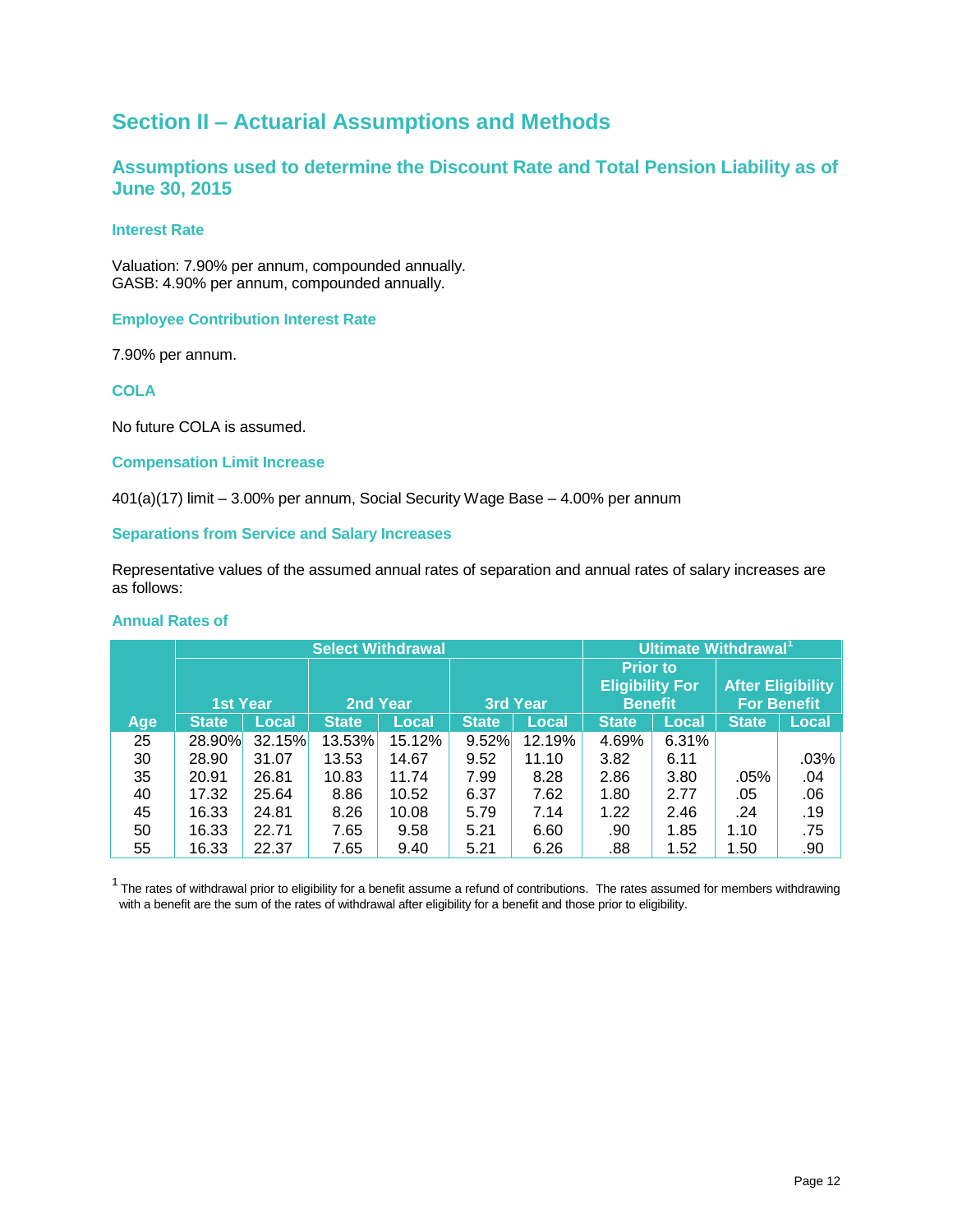# **Annual Rates of**

|            |              | <b>Service</b><br><b>Retirement</b> | <b>Salary</b><br><b>Increases</b> |                                 |  |  |  |  |
|------------|--------------|-------------------------------------|-----------------------------------|---------------------------------|--|--|--|--|
| <b>Age</b> | <b>State</b> | Local                               | <b>FY2016 to</b><br><b>FY2021</b> | <b>FY2021 and</b><br>thereafter |  |  |  |  |
| 25         |              |                                     | 4.40%                             | 5.40%                           |  |  |  |  |
| 30         |              |                                     | 4.15                              | 5.15                            |  |  |  |  |
| 35         |              |                                     | 3.90                              | 4.90                            |  |  |  |  |
| 40         |              |                                     | 3.65                              | 4.65                            |  |  |  |  |
| 45         |              |                                     | 3.40                              | 4.40                            |  |  |  |  |
| 50         |              |                                     | 3.15                              | 4.15                            |  |  |  |  |
| 55         | 17.50%       | 11.70%                              | 2.90                              | 3.90                            |  |  |  |  |
| 60         | 9.00         | 7.80                                | 2.65                              | 3.65                            |  |  |  |  |
| 65         | 18.00        | 16.54                               | 2.15                              | 3.15                            |  |  |  |  |
| 69         | 15.00        | 11.55                               | 2.15                              | 3.15                            |  |  |  |  |

# **Annual Rates of**

|    | <b>Ordinary</b><br>Death <sup>®</sup> |              |            |              |              | <b>Accidental</b><br><b>Death</b> |              | <b>Ordinary</b><br><b>Disability</b> | <b>Accidental</b><br><b>Disability</b> |        |  |
|----|---------------------------------------|--------------|------------|--------------|--------------|-----------------------------------|--------------|--------------------------------------|----------------------------------------|--------|--|
|    |                                       | <b>State</b> |            | Local        | <b>State</b> | Local                             | <b>State</b> | Local                                | <b>State</b>                           | Local  |  |
|    | <b>Men</b>                            | <b>Women</b> | <b>Men</b> | <b>Women</b> |              |                                   |              |                                      |                                        |        |  |
| 25 | .04%                                  | .02%         | .04%       | .02%         | 0.001%       | 0.001%                            | .01%         |                                      | 0.001%                                 | 0.002% |  |
| 30 | .04                                   | .02          | .04        | .02          | 0.001        | 0.001                             | .10          | $.07\%$                              | 0.003                                  | 0.004  |  |
| 35 | .06                                   | .03          | .06        | .02          | 0.001        | 0.001                             | .24          | .22                                  | 0.009                                  | 0.004  |  |
| 40 | .09                                   | .05          | .10        | .04          | 0.001        | 0.001                             | .34          | .30                                  | 0.017                                  | 0.009  |  |
| 45 | .12                                   | .07          | .13        | .06          | 0.001        | 0.001                             | .51          | .36                                  | 0.019                                  | 0.013  |  |
| 50 | .17                                   | .11          | .19        | .09          | 0.001        | 0.001                             | .58          | .51                                  | 0.029                                  | 0.016  |  |
| 55 | .25                                   | .17          | .26        | .14          | 0.001        | 0.001                             | .70          | .69                                  | 0.039                                  | 0.022  |  |
| 60 | .36                                   | .25          | .40        | .21          | 0.001        | 0.001                             | 1.23         | .89                                  | 0.041                                  | 0.025  |  |
| 65 | .59                                   | .39          | .65        | .33          | 0.001        | 0.001                             | 1.49         | 1.10                                 | 0.061                                  | 0.027  |  |
| 69 | .81                                   | .54          | .86        | .47          | 0.001        | 0.001                             | 1.77         | 1.31                                 | 0.062                                  | 0.029  |  |

 $^2$  RP-2000 Employee Preretirement Mortality Table for male and female active participants. For State, mortality tables are set back 3 years for males and 5 years for females. For Employees of Local employers, mortality tables are set back 2 years for males and 7 years for females. In addition, the tables provide for future improvements in mortality from the base year of 2012 using a generational approach based on Projection Scale AA. Rates shown above are unadjusted for Projection Scale AA.

# **Prosecutors Part (Chapter 366, P.L. 2001)**

This legislation introduced special retirement eligibility for certain benefits. The valuation used the following annual rates of service retirement:

|     | <b>Less than 20 Years</b> |       |          |                |              | 25 or More Years |
|-----|---------------------------|-------|----------|----------------|--------------|------------------|
| Age | <b>State</b>              | Local | 20 Years | 21 to 24 Years | <b>State</b> | <b>Local</b>     |
| 40  | $0.00\%$                  | 0.00% | 2.50%    | $0.00\%$       | 23.10%       | 15.40%           |
| 45  | 0.00                      | 0.00  | 2.50     | 0.00           | 23.10        | 15.40            |
| 50  | 0.00                      | 0.00  | 3.75     | 0.00           | 23.10        | 15.40            |
| 55  | 2.59                      | 3.06  | 5.00     | 0.00           | 26.22        | 17.48            |
| 60  | 2.63                      | 3.06  | 5.00     | 0.00           | 34.17        | 22.78            |
| 65  | 2.63                      | 3.06  | 37.50    | 0.00           | 100.00       | 100.00           |
| 69  | 2.63                      | 3.06  | 37.50    | 0.00           | 100.00       | 100.00           |

# **Deaths After Retirement**

The RP-2000 Combined Healthy Male and Female Mortality Tables (set back 1 year for males and females) for service retirement and beneficiaries of former members. The RP-2000 Disabled Mortality Tables (set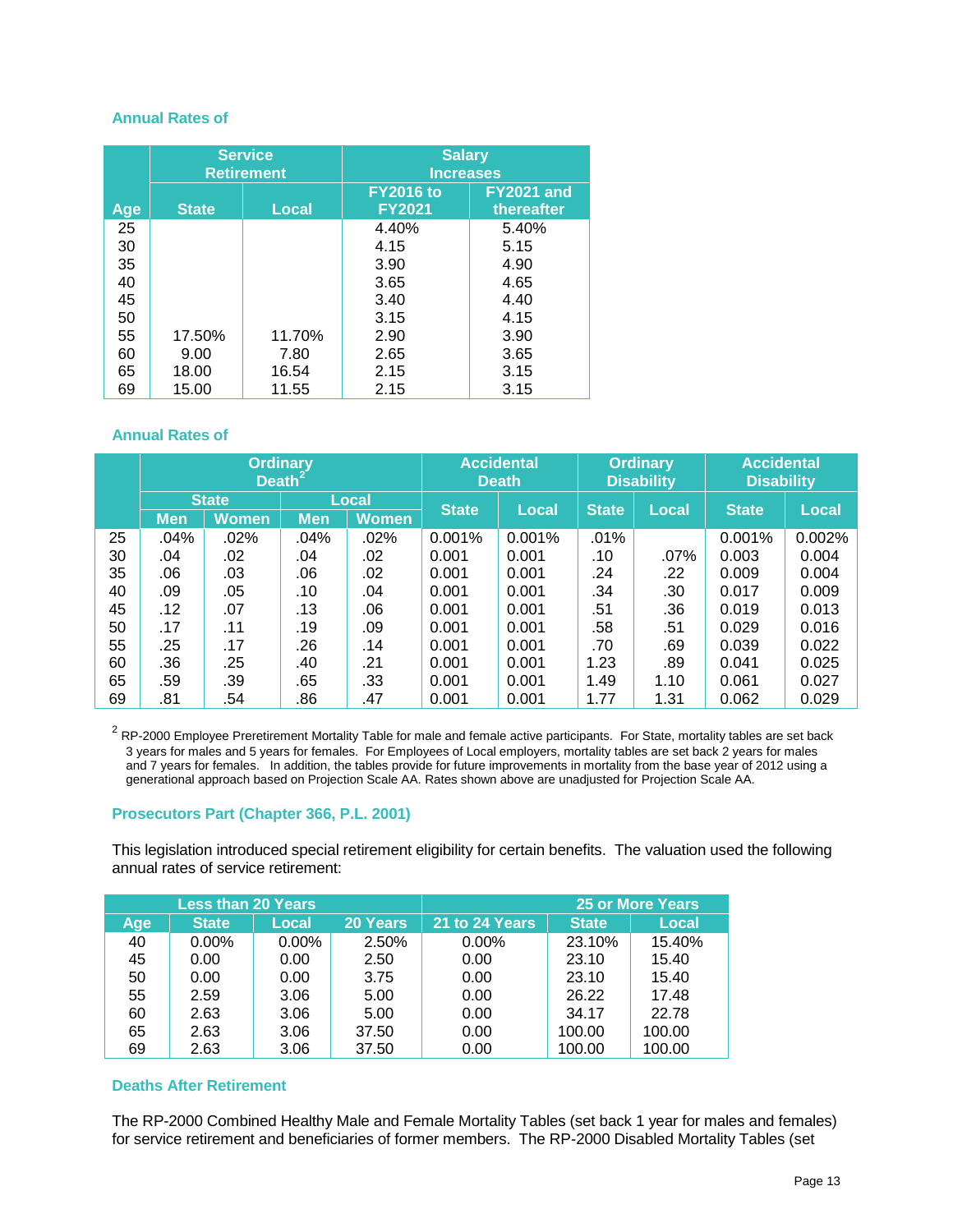back 3 years for males and set back 1 year for females) are used to value disabled retirees. In addition, the tables for service retirement and beneficiaries of former members provide for future improvements in mortality from the base year of 2012 using a generational approach based on Projection Scale AA. Illustrative rates of mortality unadjusted for Projection Scale AA are shown below:

|     |            | <b>Service Retirements</b> |     |            | <b>Disability Retirements</b> |
|-----|------------|----------------------------|-----|------------|-------------------------------|
| Age | <b>Men</b> | <b>Women</b>               | Age | <b>Men</b> | <b>Women</b>                  |
| 55  | 0.32%      | 0.24%                      | 35  | 2.26%      | 0.75%                         |
| 60  | 0.60       | 0.44                       | 40  | 2.26       | 0.75                          |
| 65  | 1.13       | 0.86                       | 45  | 2.26       | 0.75                          |
| 70  | 1.98       | 1.49                       | 50  | 2.51       | 1.06                          |
| 75  | 3.39       | 2.55                       | 55  | 3.16       | 1.55                          |
| 80  | 5.79       | 4.15                       | 60  | 3.80       | 2.08                          |
| 85  | 9.98       | 6.95                       | 65  | 4.50       | 2.66                          |

# **Marriage**

Husbands are assumed to be 3 years older than wives. Among the active population, 100% of participants are assumed married.

# **Valuation Method**

Projected Unit Credit Method. This method essentially funds the System's benefits accrued to the valuation date. Experience gains or losses are recognized in future accrued liability contributions. In accordance with Chapter 78, P.L. 2011, beginning with the July 1, 2010 actuarial valuation, the accrued liability contribution shall be computed so that if the contribution is paid annually in level dollars, it will amortize the unfunded accrued liability over an open 30 year period. Beginning with the July 1, 2019 actuarial valuation, the accrued liability contribution shall be computed so that if the contribution is paid annually in level dollars it will amortize the unfunded accrued liability over a closed 30 year period (i.e., for each subsequent actuarial valuation, the amortization period shall decrease by one year). Beginning with the July 1, 2029 actuarial valuation when the remaining amortization period reaches 20 years, any increase or decrease in the unfunded accrued liability as a result of actuarial losses or gains for subsequent valuation years shall serve to increase or decrease, respectively, the amortization period for the unfunded accrued liability, unless an increase in the amortization period will cause it to exceed 20 years. If an increase in the amortization period as a result of actuarial losses for a valuation year would exceed 20 years, the accrued liability contribution shall be computed for the valuation year using a 20 year amortization period.

# **Receivable Contributions**

State contributions expected to be paid the June  $30<sup>th</sup>$  following the valuation date are discounted by the valuation interest rate of 7.90% to the valuation date.

Local contributions expected to be paid the April  $1<sup>st</sup>$ , following the valuation are discounted by the valuation interest rate of 7.90% to the valuation date.

# **Asset Valuation Method**

A five year average of market values with write-up was used. This method takes into account appreciation (depreciation) in investments in order to smooth asset values by averaging the excess of the actual over the expected income, on a market value basis, over a five-year period.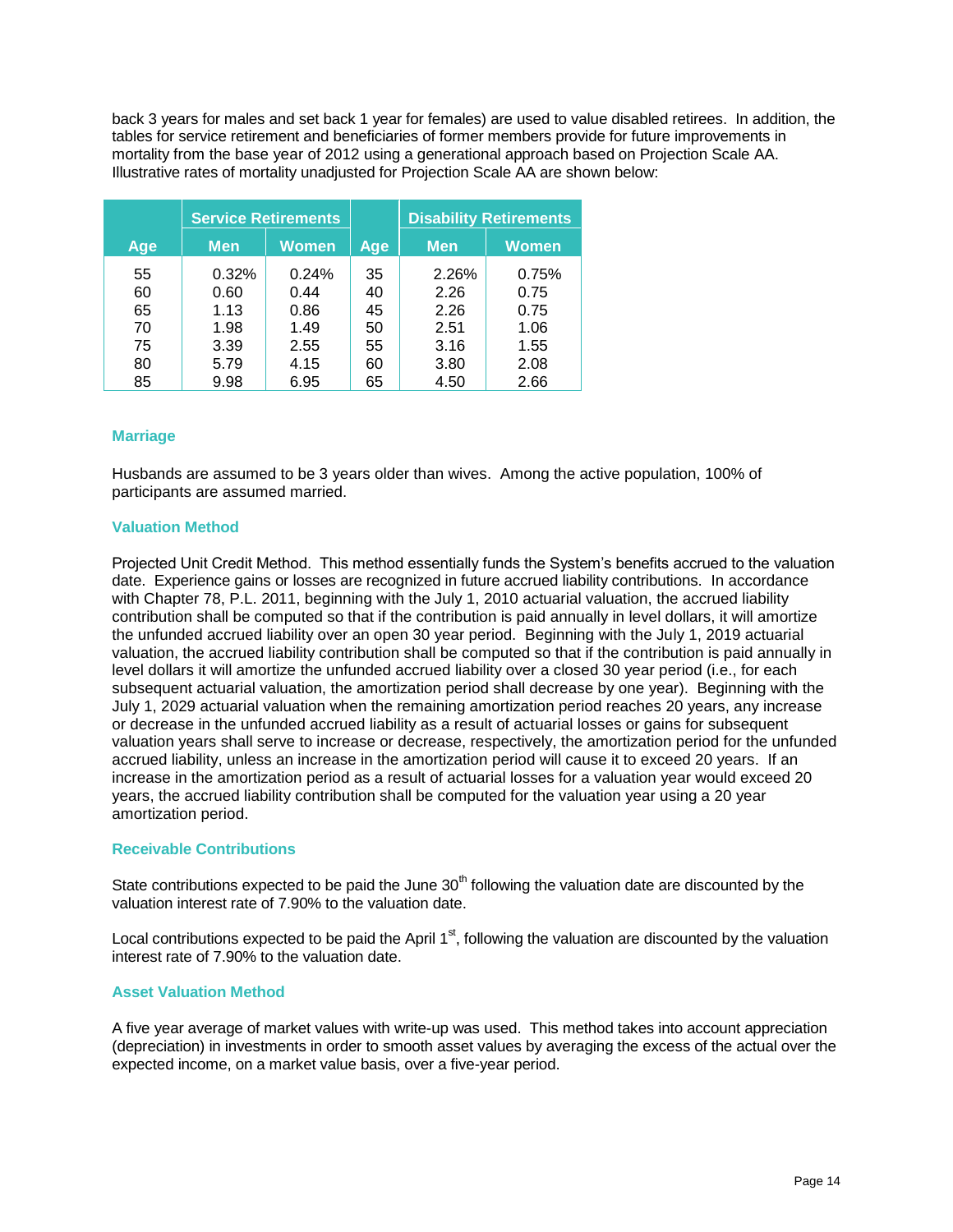# **Assumptions used to determine the Discount Rate and Total Pension Liability as of June 30, 2016**

# **Interest Rate**

Valuation: 7.65% per annum, compounded annually. GASB: 3.98% per annum, compounded annually.

# **Employee Contribution Interest Rate**

7.65% per annum.

**COLA** 

No future COLA is assumed.

# **Compensation Limit Increase**

401(a)(17) limit - 3.00% per annum, Social Security Wage Base – 4.00% per annum

# **Separations from Service and Salary Increases**

Representative values of the assumed annual rates of separation and annual rates of salary increases are as follows:

# **Annual Rates of**

|     |                 |              | <b>Select Withdrawal</b> |              |              |              |                                           | Ultimate Withdrawal <sup>1</sup> |              |                          |
|-----|-----------------|--------------|--------------------------|--------------|--------------|--------------|-------------------------------------------|----------------------------------|--------------|--------------------------|
|     |                 |              |                          |              |              |              | <b>Prior to</b><br><b>Eligibility For</b> |                                  |              | <b>After Eligibility</b> |
|     | <b>1st Year</b> |              |                          | 2nd Year     |              | 3rd Year     | <b>Benefit</b>                            |                                  |              | <b>For Benefit</b>       |
| Age | <b>State</b>    | <b>Local</b> | <b>State</b>             | <b>Local</b> | <b>State</b> | <b>Local</b> | <b>State</b>                              | <b>Local</b>                     | <b>State</b> | <b>Local</b>             |
| 20  | 28.90%          | 40.19%       | 13.53%                   | 15.12%       | 9.52%        | 12.19%       | 4.48%                                     | 6.31%                            |              |                          |
| 25  | 36.12           | 40.19        | 13.53                    | 15.12        | 9.52         | 12.19        | 4.69                                      | 6.31                             |              |                          |
| 30  | 36.12           | 38.84        | 13.53                    | 14.67        | 9.52         | 13.32        | 3.82                                      | 6.11                             |              | .03%                     |
| 35  | 26.14           | 33.51        | 10.83                    | 11.74        | 7.99         | 10.77        | 2.86                                      | 3.99                             | .05%         | .03                      |
| 40  | 21.66           | 32.05        | 8.86                     | 10.52        | 6.37         | 10.66        | 1.80                                      | 2.91                             | .05          | .05                      |
| 45  | 20.41           | 31.01        | 8.26                     | 10.08        | 5.79         | 10.36        | 1.22                                      | 2.46                             | .24          | .16                      |
| 50  | 20.41           | 28.39        | 7.65                     | 9.58         | 5.21         | 9.57         | .90                                       | 1.94                             | 1.10         | .64                      |
| 55  | 20.41           | 27.96        | 7.65                     | 9.40         | 5.21         | 9.08         | .88                                       | 1.60                             | 1.43         | .77                      |
| 60  | 20.41           | 22.37        | 7.65                     | 9.40         | 5.21         | 6.84         | .88                                       | 1.52                             | .90          | .77                      |

 $1$  The rates of withdrawal prior to eligibility for a benefit assume a refund of contributions. The rates assumed for members withdrawing with a benefit are the sum of the rates of withdrawal after eligibility for a benefit and those prior to eligibility.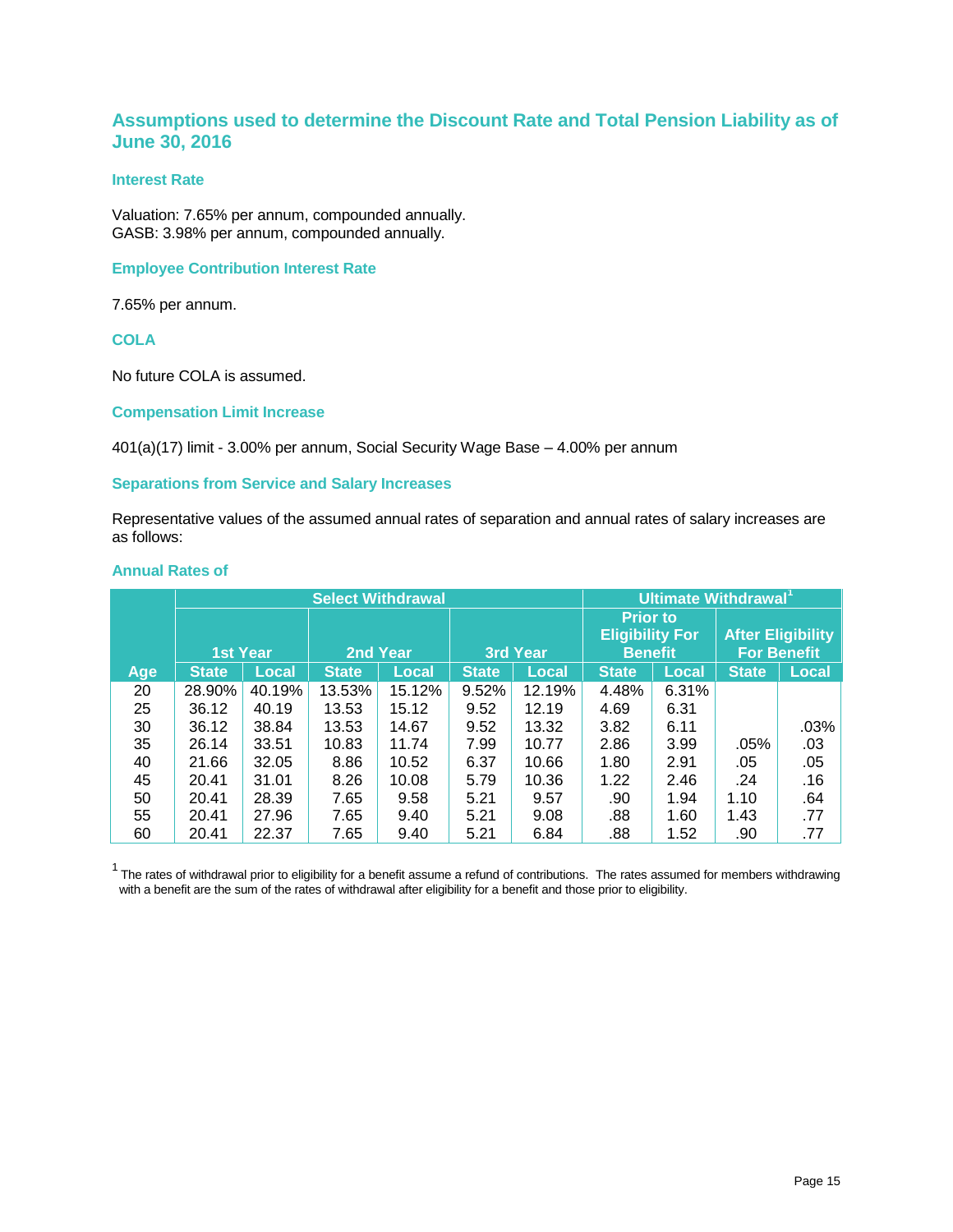#### **Annual Rates of**

|     |              | <b>Service</b><br><b>Retirement</b> | <b>Salary Increases Effective as</b><br>of July 1, 2016 |                                 |  |  |  |
|-----|--------------|-------------------------------------|---------------------------------------------------------|---------------------------------|--|--|--|
| Age | <b>State</b> | <b>Local</b>                        | <b>FY2016 to</b><br><b>FY2026</b>                       | <b>FY2026 and</b><br>thereafter |  |  |  |
| 20  |              |                                     | 4.15%                                                   | 5.15%                           |  |  |  |
| 25  |              |                                     | 3.90                                                    | 4.90                            |  |  |  |
| 30  |              |                                     | 3.65                                                    | 4.65                            |  |  |  |
| 35  |              |                                     | 3.40                                                    | 4.40                            |  |  |  |
| 40  |              |                                     | 3.15                                                    | 4.15                            |  |  |  |
| 45  |              |                                     | 2.90                                                    | 3.90                            |  |  |  |
| 50  |              |                                     | 2.65                                                    | 3.65                            |  |  |  |
| 55  | 17.50%       | 11.70%                              | 2.40                                                    | 3.40                            |  |  |  |
| 60  | 9.00         | 7.80                                | 2.15                                                    | 3.15                            |  |  |  |
| 65  | 16.20        | 16.54                               | 1.65                                                    | 2.65                            |  |  |  |
| 69  | 15.00        | 11.55                               | 1.65                                                    | 2.65                            |  |  |  |

# **Annual Rates of**

|     |             |               | <b>Ordinary</b><br>Death <sup>2</sup> |               |              | <b>Accidental</b><br><b>Death</b> |              | <b>Ordinary</b><br><b>Disability</b> | <b>Accidental</b><br><b>Disability</b> |              |
|-----|-------------|---------------|---------------------------------------|---------------|--------------|-----------------------------------|--------------|--------------------------------------|----------------------------------------|--------------|
| Age |             | <b>State</b>  |                                       | <b>Local</b>  |              |                                   |              |                                      |                                        |              |
|     | <b>Male</b> | <b>Female</b> | <b>Male</b>                           | <b>Female</b> | <b>State</b> | <b>Local</b>                      | <b>State</b> | <b>Local</b>                         | <b>State</b>                           | <b>Local</b> |
| 20  | .03%        | .02%          | .03%                                  | .02%          | 0.001%       | 0.001%                            | 0.005%       |                                      | 0.001%                                 | 0.001%       |
| 25  | .04         | .02           | .04                                   | .02           | 0.001        | 0.001                             | 0.006        |                                      | 0.001                                  | 0.002        |
| 30  | .04         | .02           | .04                                   | .02           | 0.001        | 0.001                             | 0.097        | 0.060%                               | 0.004                                  | 0.004        |
| 35  | .05         | .03           | .06                                   | .02           | 0.001        | 0.001                             | 0.216        | 0.189                                | 0.011                                  | 0.005        |
| 40  | .08         | .05           | .10                                   | .04           | 0.001        | 0.001                             | 0.304        | 0.269                                | 0.020                                  | 0.012        |
| 45  | .11         | .08           | .13                                   | .06           | 0.001        | 0.001                             | 0.410        | 0.363                                | 0.023                                  | 0.017        |
| 50  | .16         | .12           | .19                                   | .09           | 0.001        | 0.001                             | 0.462        | 0.434                                | 0.035                                  | 0.021        |
| 55  | .23         | .18           | .26                                   | .14           | 0.001        | 0.001                             | 0.559        | 0.587                                | 0.047                                  | 0.026        |
| 60  | .33         | .28           | .40                                   | .21           | 0.001        | 0.001                             | 0.987        | 0.759                                | 0.041                                  | 0.030        |
| 65  | .54         | .43           | .65                                   | .33           | 0.001        | 0.001                             | 1.190        | 0.932                                | 0.061                                  | 0.027        |
| 69  | .76         | .58           | .86                                   | .47           | 0.001        | 0.001                             | 1.417        | 1.110                                | 0.062                                  | 0.027        |

 $2$  RP-2000 Employee Preretirement Mortality Table for male and female active participants. For State, mortality tables are set back 4 years for males and 4 years for females. For Employees of Local employers, mortality tables are set back 2 years for males and 7 years for females. In addition, the tables provide for future improvements in mortality from the base year of 2013 using a generational approach based on Conduent Modified MP-2014. Rates shown above are unadjusted for Conduent Modified MP-2014.

# **Prosecutors Part (Chapter 366, P.L. 2001)**

This legislation introduced special retirement eligibility for certain benefits. The valuation used the following annual rates of service retirement:

| <b>Less than 20 Years</b> |              |       |          | <b>25 or More Years</b> |              |        |  |
|---------------------------|--------------|-------|----------|-------------------------|--------------|--------|--|
| Age                       | <b>State</b> | Local | 20 Years | 21 to 24 Years          | <b>State</b> | Local  |  |
| 40                        | $0.00\%$     | 0.00% | 2.50%    | $0.00\%$                | 23.10%       | 19.25% |  |
| 45                        | 0.00         | 0.00  | 2.50     | 0.00                    | 23.10        | 19.25  |  |
| 50                        | 0.00         | 0.00  | 3.75     | 0.00                    | 23.10        | 19.25  |  |
| 55                        | 2.59         | 3.06  | 5.00     | 0.00                    | 26.22        | 21.85  |  |
| 60                        | 2.63         | 3.06  | 5.00     | 0.00                    | 34.17        | 28.48  |  |
| 65                        | 2.63         | 3.06  | 37.50    | 0.00                    | 100.00       | 100.00 |  |
| 69                        | 2.63         | 3.06  | 37.50    | 0.00                    | 100.00       | 100.00 |  |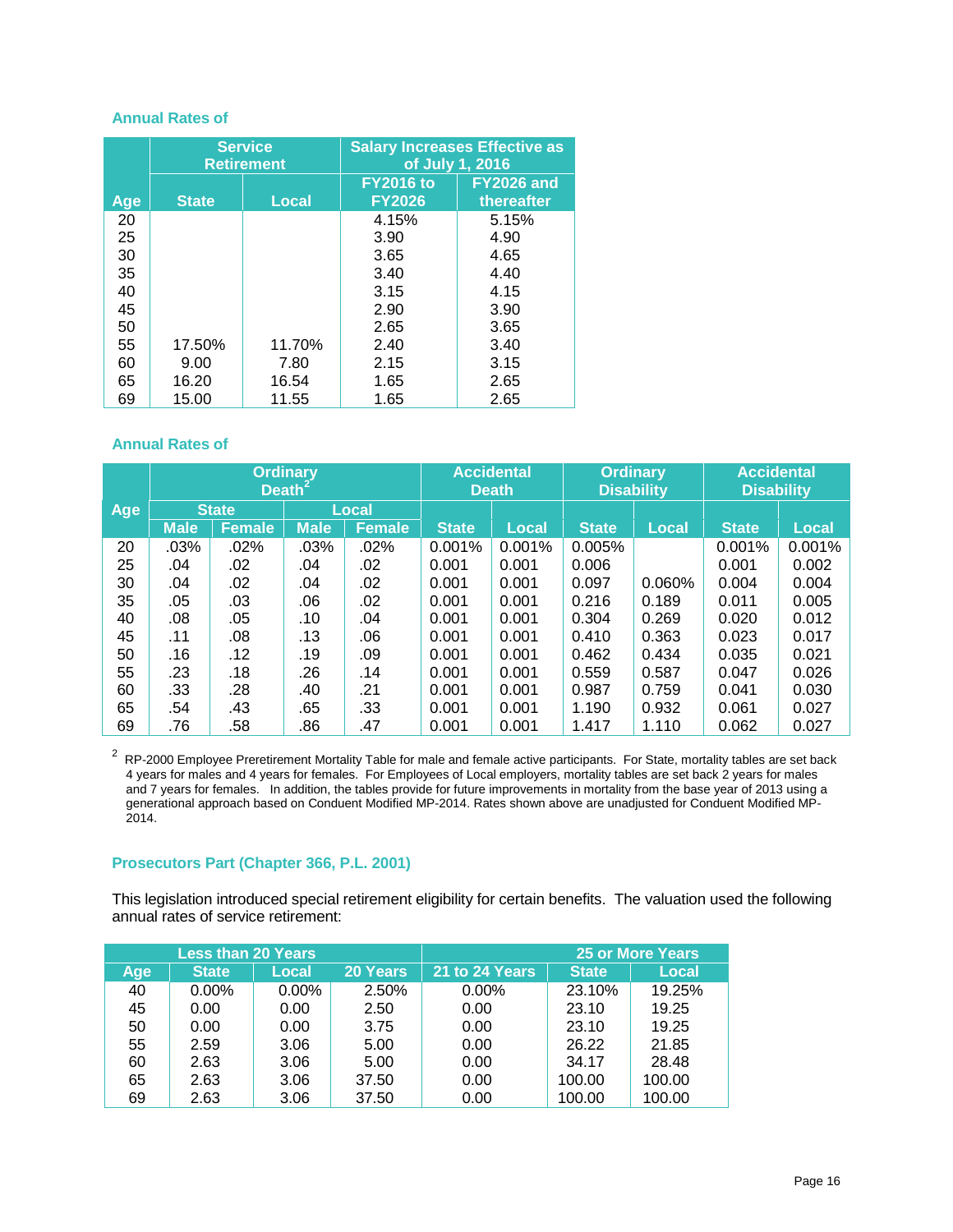# **Deaths After Retirement**

The RP-2000 Combined Healthy Male and Female Mortality Tables (set back 1 year for males and females) for service retirement and beneficiaries of former members and a one year static projection based on mortality improvement scale AA. The RP-2000 Disabled Mortality Tables (set back 3 years for males and set forward 1 year for females) are used to value disabled retirees. In addition, the tables for service retirement and beneficiaries of former members provide for future improvements in mortality from the base year of 2013 using a generational approach based on the Conduent Modified 2014 projection scale. Illustrative rates of mortality unadjusted for the Conduent Modified 2014 projection scale are shown below:

|     | <b>Service Retirements</b> |       |     | <b>Disability Retirements</b> |              |
|-----|----------------------------|-------|-----|-------------------------------|--------------|
| Age | <b>Men</b>                 | Women | Age | <b>Men</b>                    | <b>Women</b> |
| 55  | 0.31%                      | 0.24% | 35  | 2.26%                         | 0.75%        |
| 60  | 0.59                       | 0.44  | 40  | 2.26                          | 0.75         |
| 65  | 1.11                       | 0.86  | 45  | 2.26                          | 0.82         |
| 70  | 1.95                       | 1.48  | 50  | 2.51                          | 1.25         |
| 75  | 3.34                       | 2.53  | 55  | 3.16                          | 1.76         |
| 80  | 5.73                       | 4.12  | 60  | 3.80                          | 2.29         |
| 85  | 9.91                       | 6.90  | 65  | 4.50                          | 2.96         |

# **Marriage**

Husbands are assumed to be 3 years older than wives. Among the active population, 100% of participants are assumed married.

# **Valuation Method**

Projected Unit Credit Method. This method essentially funds the System's benefits accrued to the valuation date. Experience gains or losses are recognized in future accrued liability contributions. In accordance with Chapter 78, P.L. 2011, beginning with the July 1, 2010 actuarial valuation, the accrued liability contribution shall be computed so that if the contribution is paid annually in level dollars, it will amortize the unfunded accrued liability over an open 30 year period. Beginning with the July 1, 2019 actuarial valuation, the accrued liability contribution shall be computed so that if the contribution is paid annually in level dollars it will amortize the unfunded accrued liability over a closed 30 year period (i.e., for each subsequent actuarial valuation, the amortization period shall decrease by one year). Beginning with the July 1, 2029 actuarial valuation when the remaining amortization period reaches 20 years, any increase or decrease in the unfunded accrued liability as a result of actuarial losses or gains for subsequent valuation years shall serve to increase or decrease, respectively, the amortization period for the unfunded accrued liability, unless an increase in the amortization period will cause it to exceed 20 years. If an increase in the amortization period as a result of actuarial losses for a valuation year would exceed 20 years, the accrued liability contribution shall be computed for the valuation year using a 20 year amortization period.

# **Receivable Contributions**

State contributions expected to be paid the June  $30<sup>th</sup>$  following the valuation date are discounted by the valuation interest rate of 7.65% to the valuation date.

Local contributions expected to be paid the April  $1<sup>st</sup>$ , following the valuation are discounted by the valuation interest rate of 7.65% to the valuation date.

# **Asset Valuation Method**

A five year average of market values with write-up was used. This method takes into account appreciation (depreciation) in investments in order to smooth asset values by averaging the excess of the actual over the expected income, on a market value basis, over a five-year period.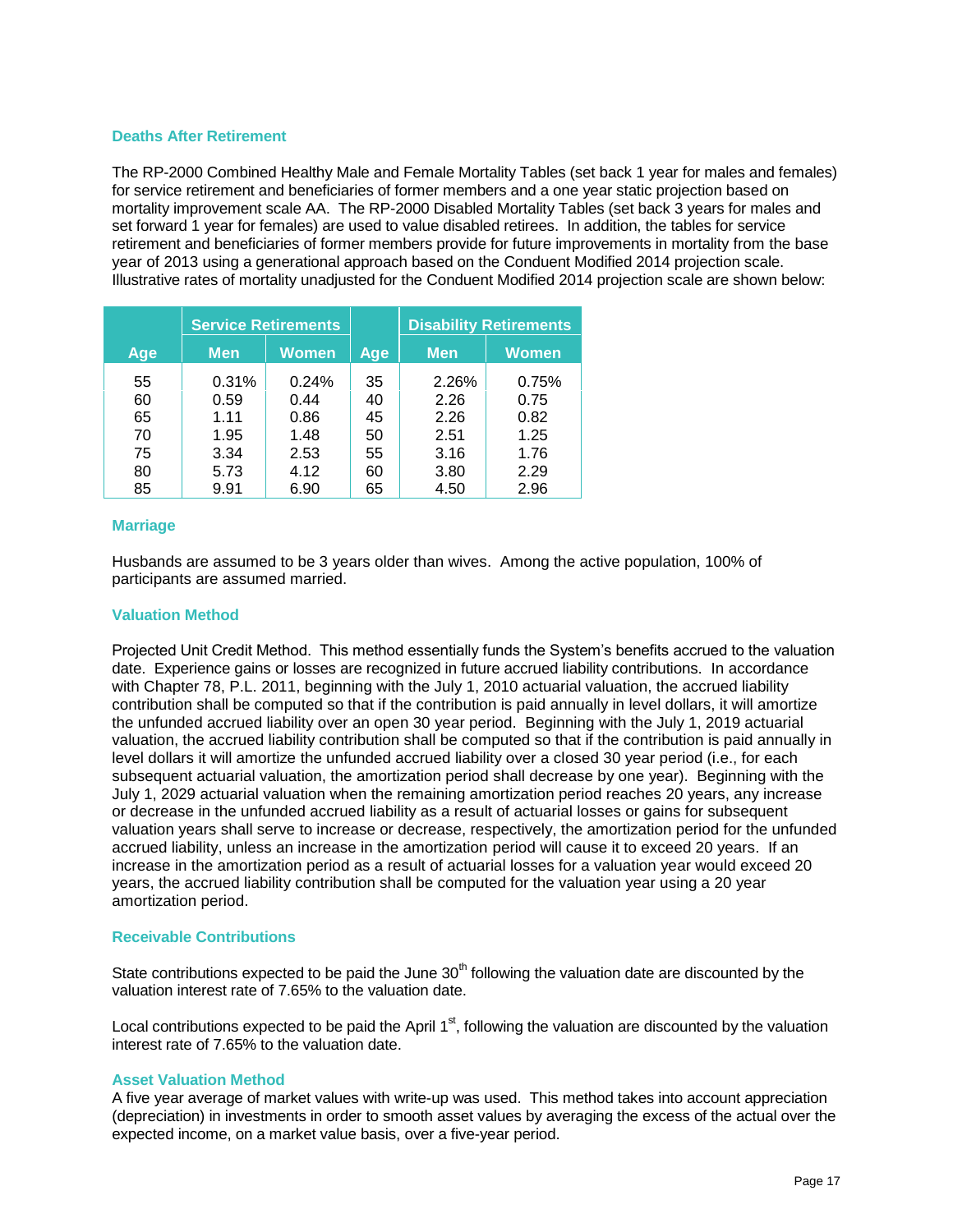# **Section III – Summary of Plan Provisions**

# **1. Definitions**

# **Final Compensation (FC)**

Average annual compensation for the three years of creditable service immediately preceding retirement or the highest three fiscal years of membership service. Effective June 30, 1996, Chapter 113, P.L. 1997 provided that the amount of compensation used for employer and member contributions and benefits under the program cannot exceed the compensation limitation of Section 401(a)(17) of the Internal Revenue Code. Chapter 103, P.L. 2007 provides that for Class D, Class E, Class F and Class G members, the amount of compensation used for employer and member contributions and benefits under the System cannot exceed the annual maximum wage contribution base for Social Security, pursuant to the Federal Insurance Contributions Act. Chapter 1, P.L. 2010 provides that for Class F and Class G members FC is the average annual compensation for the five years of creditable service immediately preceding retirement or the highest five fiscal years of membership service.

#### **Accumulated Deductions**

Sum of all required amounts deducted from the compensation of a member or contributed by him.

#### **Class B Member**

Any member who was hired prior to July 1, 2007.

# **Class D Member**

Any member who was hired on or after July 1, 2007 but prior to November 2, 2008.

#### **Class E Member**

Any member who was hired after November 1, 2008 but prior to May 22, 2010.

#### **Class F Member**

Any member who was hired on or after May 22, 2010 but prior to June 28, 2011.

# **Class G Member**

Any member who was hired on or after June 28, 2011.

# **2. Benefits<sup>1</sup>**

#### **Service Retirement**

Eligible at age 60. Benefit equals a member annuity plus an employer pension, which together, equal 1/55th of FC for each year of service. Chapter 89, P.L. 2008 changed the eligibility age to age 62 for Class E members, Chapter 1, P.L. 2010 changed the eligibility age to age 62 for Class F members and changed the basic accrual rate from 1/55<sup>th</sup> to 1/60<sup>th</sup> of FC for each year of service for Class F and Class G members and Chapter 78, P.L. 2011 changed the eligibility age to age 65 for Class G members.

#### **Ordinary Disability Retirement**

Eligible after 10 years of service. Benefit equals a member annuity plus an employer pension which, together, equal 1.64% of FC for each year of service; minimum benefit of 43.6% of FC. Class F and Class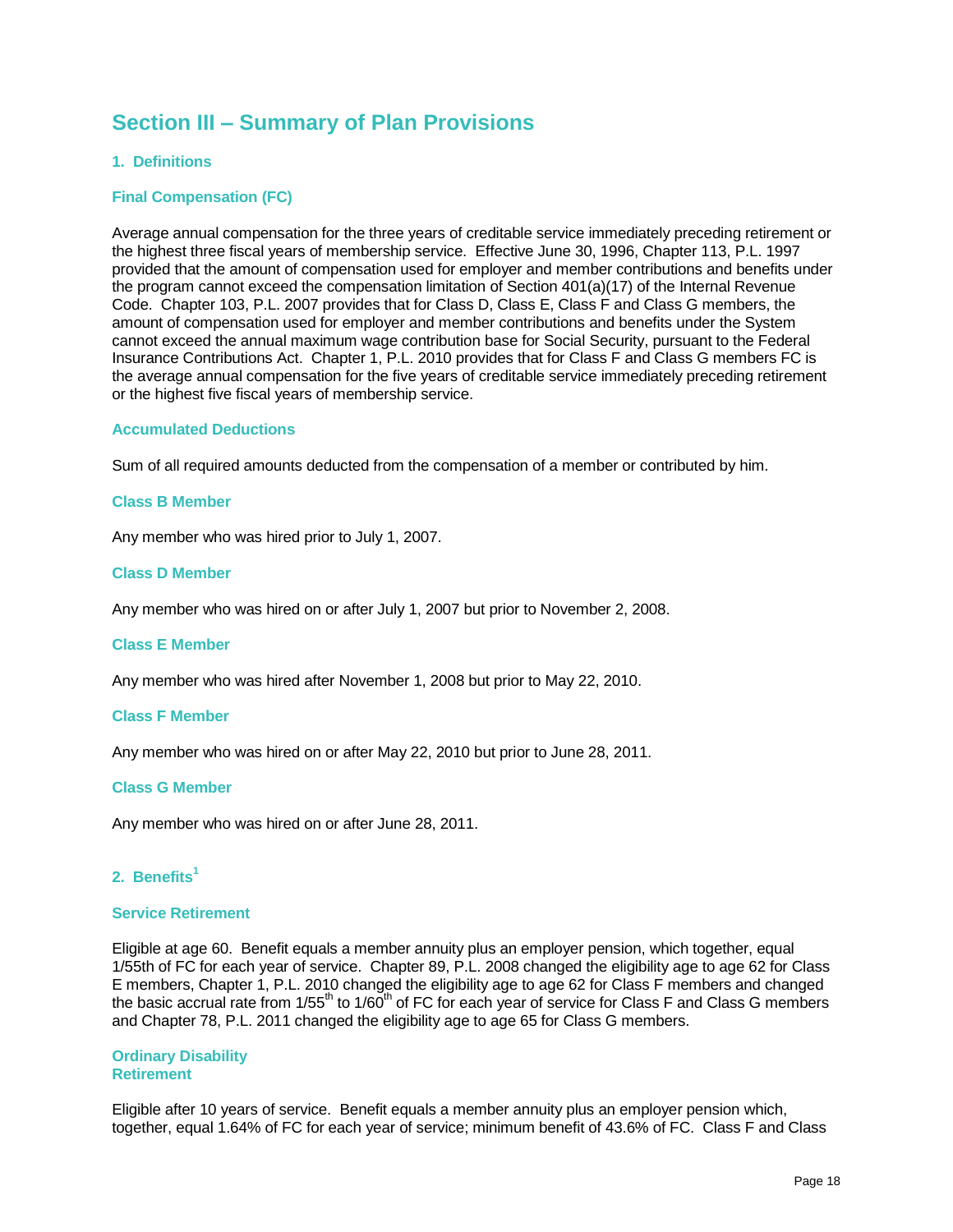G members are not eligible for an Ordinary Disability Retirement benefit in accordance with Chapter 3, P.L. 2010.

# **Accidental Disability**

Eligible upon total and permanent disability prior to age 65 as a result of a duty injury. Benefit equals a member annuity plus an employer pension which, together, equal 72.7% of contributory compensation at the date of injury. Class F and Class G members are not eligible for an Accidental Disability Retirement benefit in accordance with Chapter 3, P.L. 2010.

#### **Lump Sum Withdrawal**

Eligible upon service termination prior to age 60 (age 62 for Class E and Class F members and age 65 for Class G members) and prior to 10 years of service. Benefit equals refund of accumulated deductions plus, if the member has completed three years of service, interest allowed thereon.

#### **Vested Retirement**

Eligible after 10 years of service. Benefit equals the lump sum benefit described above or a deferred retirement benefit, commencing at age 60 (age 62 for Class E and Class F members and age 65 for Class G members), equal to the service retirement benefit based on service and FC at date of termination.

#### **Early Retirement**

Eligible after 25 years of service (30 years of service for Class G members). Benefit equals the lump sum benefit described above or the vested benefit reduced by 1/4 percent for each month the retirement date precedes age 55. Chapter 103, P.L. 2007 provides that for Class D members, the reduction shall be 1/12 percent for each month (up to 60 months) the retirement date precedes age 60 plus 1/4 percent for each month the retirement date precedes age 55. Chapter 89, P.L. 2008 and Chapter 1, P.L. 2010 provides that for Class E and Class F members, the reduction shall be 1/12 percent for each month (up to 84 months) the retirement date precedes age 62 plus 1/4 percent for each month the retirement date precedes age 55. Chapter 78, P.L. 2011 provides that for Class G members, the reduction shall be 1/4 percent for each month the retirement date precedes age 65.

 $1$  Special benefits for veterans, law enforcement officers, legislators, prosecutors and workers compensation judges are summarized at the end of this section.

# **Ordinary Death (Insured)**

#### Before Retirement

Eligible if active. Benefit equals accumulated deductions with interest plus an amount equal to 1-1/2 times contributory compensation at date of death.

#### After Retirement - Before Age 60

Eligible if disabled or vested terminated. Benefit equals 1-1/2 times last contributory compensation if disabled, accumulated deductions only if vested terminated.

#### After Retirement - After Age 60 or Early Retirement

Eligible after early retirement or after attainment of age 60 for other types of retirement (if not disabled, 10 years of service credit required on members enrolling after July 1, 1971). Benefit equals 3/16 of last contributory compensation.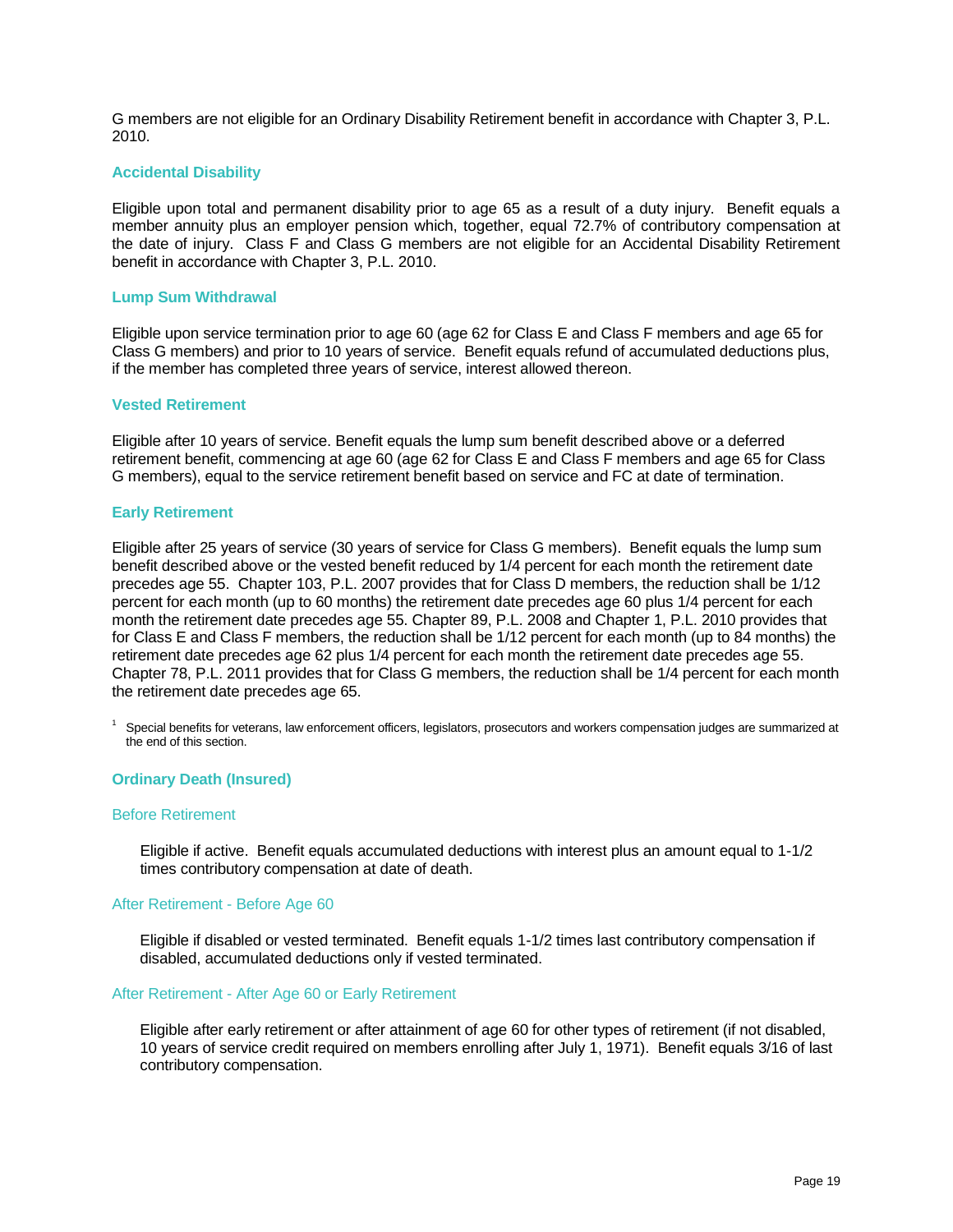# **Voluntary Death Benefit**

An additional, employee-paid, death benefit is also available through the purchase of group insurance with an outside carrier.

#### **Accidental Death**

Eligible upon death resulting during performance of duty. Benefit varies as follows:

#### Widow(er)

50% of contributory compensation paid as pension.

#### Child(ren)

No spouse - 20% (1 child), 35% (2 children), 50% (3 or more children) of contributory compensation paid as pension to age 18 or life if disabled.

#### Surviving dependent parent

No spouse or child - 25% (1 parent) or 40% (2 parents) of contributory compensation paid as pension.

#### No relation above

Accumulated deductions paid to other beneficiary or estate.

In addition the employer-paid lump sum ordinary death benefit is paid.

#### **Optional Benefits**

Various forms of payment of equivalent actuarial value are available to retirees.

#### **Special Benefits**

#### **Veterans**

# Service Retirement

Eligible if member on January 2, 1955, attains age 60, completes 20 years of service. Benefit equals 54.5% of final contributory compensation (veteran members after January 2, 1955 must attain age 55 with 25 years of service or age 60 with 20 years of service).

#### Chap 220 Benefit

Eligible if age 55 and completes 35 years of service. Benefit equals 1/55th of the compensation for the 12-month period of membership that provides the largest possible benefit multiplied by the member's total years of service.

#### Law Enforcement

#### Service Retirement

Eligible at age 55 after 20 years of service. Benefit equals a member annuity plus an employer pension which, together, equal 2% of final contributory compensation for each of the first 25 years of service plus 1% of such compensation for non-contributory service or service over 25 years plus 1-2/3% for non-law enforcement service.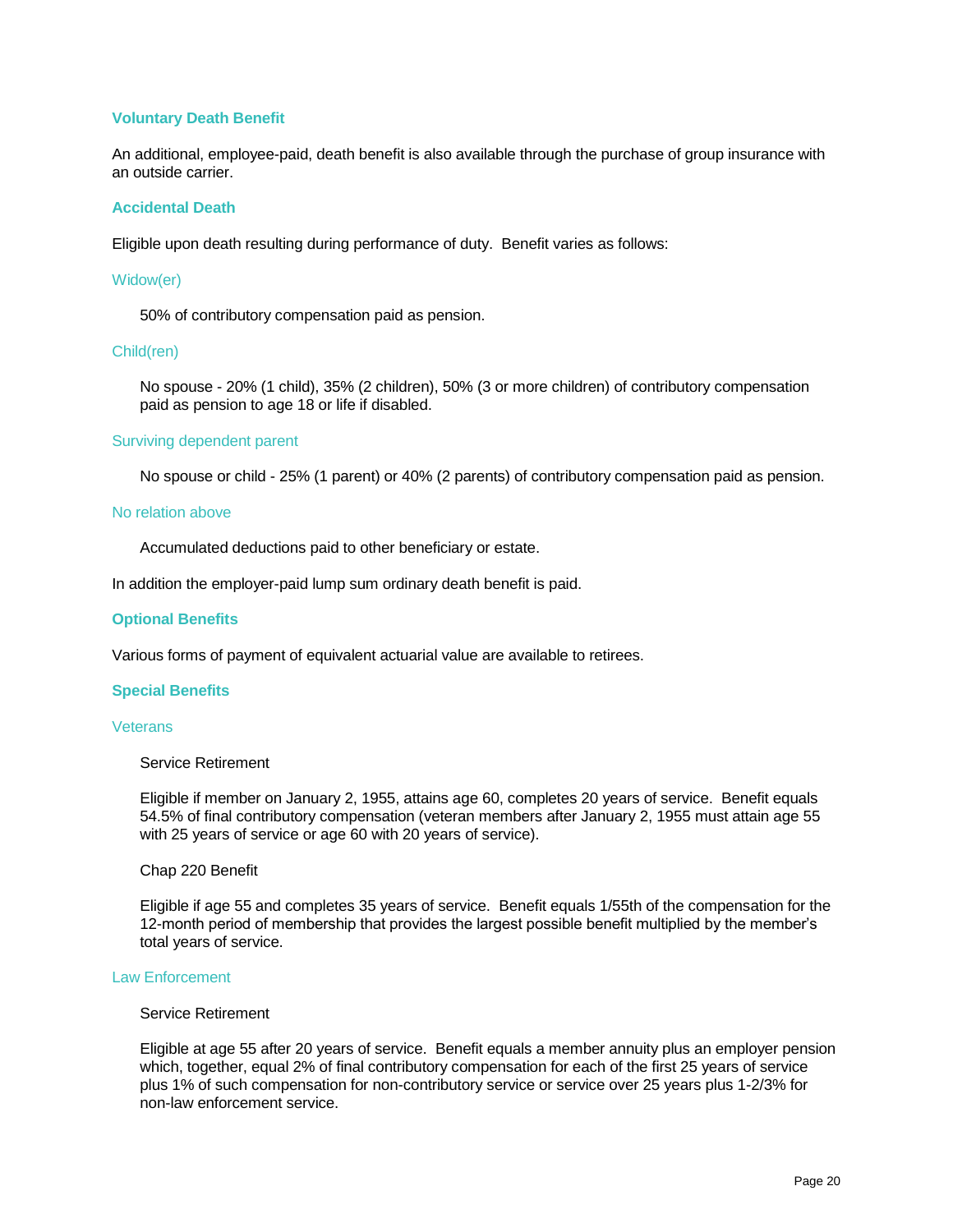Chapter 4, P.L. 2001 Special Retirement

After completion of 25 years of service, an additional retirement benefit equal to 5% of final contributory pay is added to the above service related retirement benefit. There is a maximum total benefit of 70% of final contributory pay.

# Ordinary Disability

Eligible after 5 years of service. Benefit is the same as for regular members.

#### Death After Retirement

Eligible upon death after an accidental disability retirement. Benefit is the same as for a regular member with a \$5,000 minimum.

#### **Legislators**

#### Service Retirement

Eligible at age 60 and termination of all public service. Benefit is equal to a member annuity plus an employer pension which, together, equal 3% of final contributory compensation for each year of service to a maximum of 2/3 of final compensation.

#### Vested Retirement

Eligible after 8 years of legislative service. Benefit is a service retirement benefit deferred to age 60 or, alternatively, a lump sum equal to his accumulated deductions.

# Prosecutors Part (Chapter 366, P.L. 2001)

#### Service Retirement

Eligibility means age 55 or 20 years of credited service. Mandatory retirement at age 70. Benefit is an annual retirement allowance equal to a member annuity plus an employer pension, which together equals the greater of:

- i.  $1/60^{th}$  of FC for each year service; or
- ii. 2% of FC multiplied by years of service up to 30 plus 1% of FC multiplied by years of service over 30; or
- iii. 50% of final contributory compensation if the member has 20 or more years of service.

Chapter 366 also requires that, in addition to the 50% of final contributory compensation benefit, any member as of January 7, 2002 who will have 20 or more years of service and is required to retire upon attaining age 70, shall receive an additional benefit equal to 3% of final contributory compensation for each year of service over 20 years but not over 25 years. Special Retirement

After completion of 25 years of service. The annual retirement benefit is equal to a member annuity plus an employer pension which together equal 65% of final contributory compensation plus 1% of final contributory compensation for each year of service over 25. There is a maximum benefit of 70% of final contributory compensation.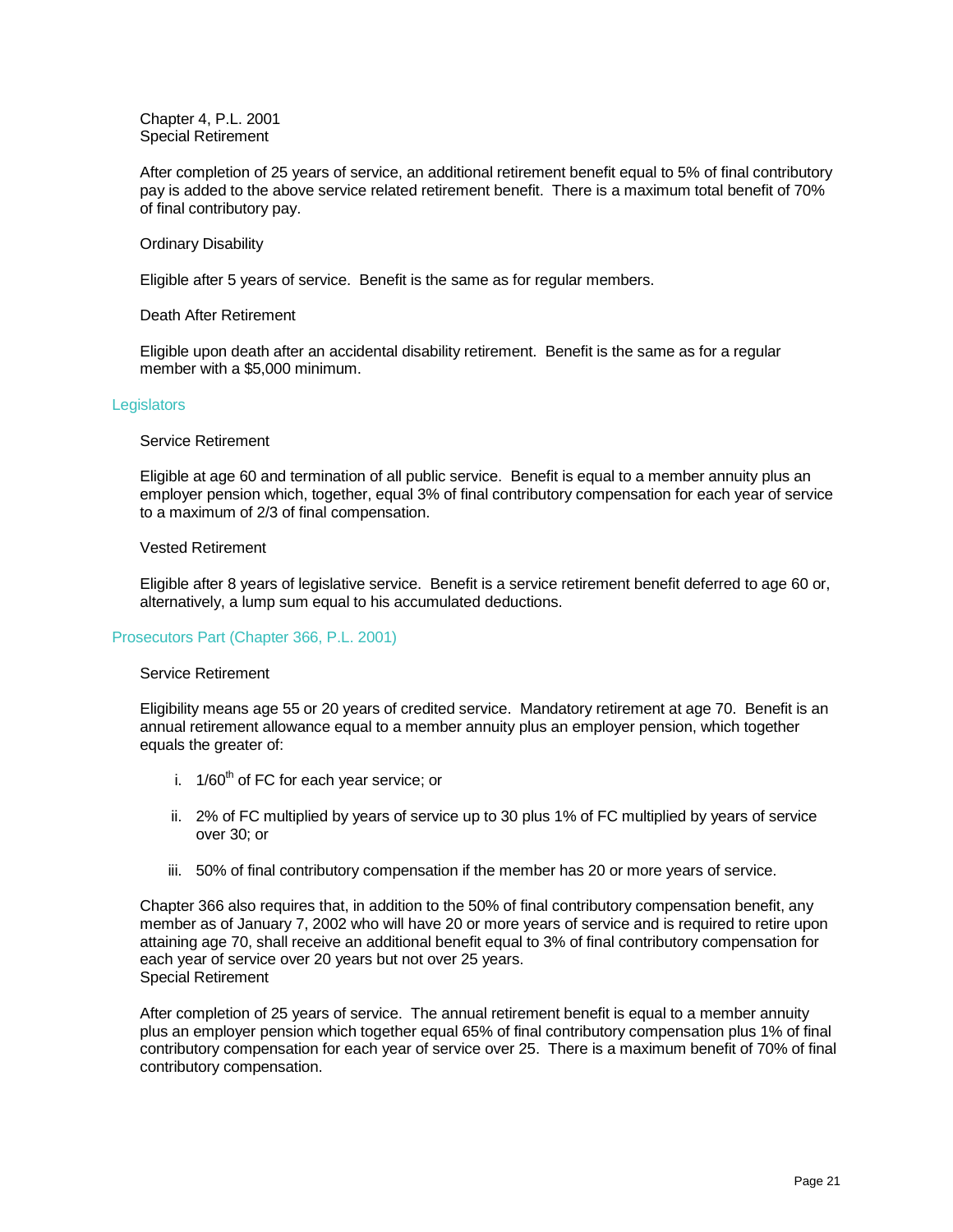# Vested Termination

Eligible upon termination of service prior to age 55 and after 10 years of Service (but less than 20 years). The benefit is a deferred retirement benefit, commencing at age 55, equal to a member annuity plus an employer pension which together provide a retirement allowance equal to 2% of final contributory compensation multiplied by service up to 30 plus 1% of final contributory compensation multiplied by years of service in excess of 30.

# Death Benefits

Ordinary Death Benefit – Lump Sum

After retirement but prior to age 55, the benefit is as follows:

- i. For death while a Disabled Retiree the benefit is equal to 1  $\frac{1}{2}$  times Compensation.
- ii. For death while a Deferred Retiree the benefit is equal to his Accumulated Deductions.
- iii. For death while a Retiree who has completed 20 years of Service, the benefit is equal to  $\frac{1}{2}$ times final contributory compensation.

After retirement and after age 55, the benefit payable is equal to  $\frac{1}{2}$  times final contributory

compensation.

Chapter 1, P.L. 2010 closes the Prosecutors Part of the System to new members enrolled on or after May 22, 2010.

Workers Compensation Judges Part (Chapter 259, P.L. 2001)

#### Service Retirement

- A. Mandatory retirement at age 70. Voluntary retirement prior to age 70 as follows:
	- i. Age 70 and 10 years of service as a judge of compensation;
	- ii. Age 65 and 15 years of service as a judge of compensation; or
	- iii. Age 60 and 20 years of as of judge of compensation service.

Benefit is an annual retirement allowance equal to the greater of 75% of final salary or the regular service retirement benefit above.

B. Age 65 while serving as a judge of compensation, 5 consecutive years of service as a judge of compensation and 15 years in the aggregate of public service; or

Age 60 while serving as a judge, 5 consecutive years of service as a judge of compensation and 20 years in the aggregate of public service.

Benefit is an annual retirement allowance equal to the greater of 50% of final salary or the regular service retirement benefit above.

C. Age 60 while serving as a judge of compensation, 5 consecutive years of service as a judge of compensation and 15 years in the aggregate of public service. Benefit is an annual retirement allowance equal to the greater of 2% of final salary for each year of public service up to 25 years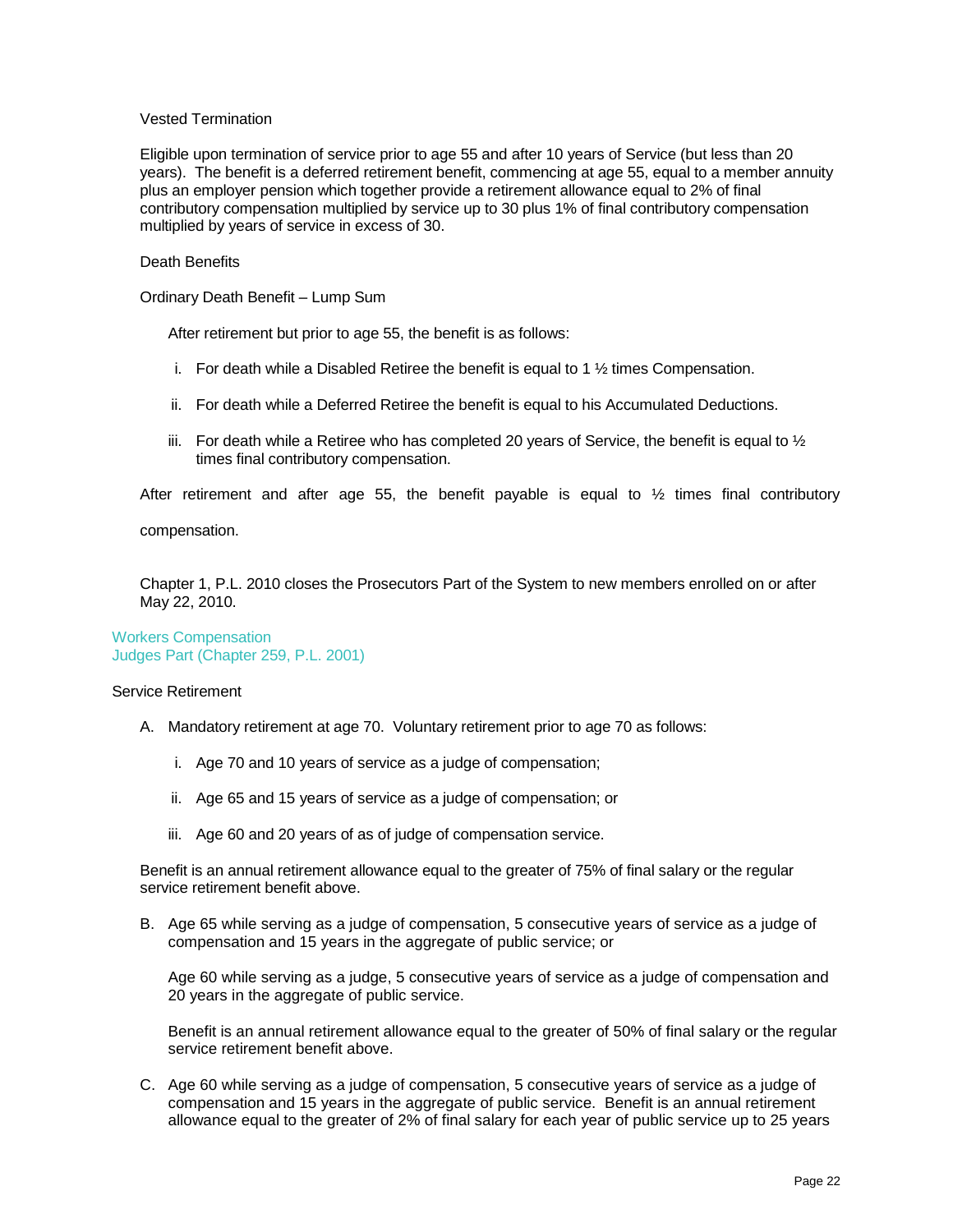plus 1% of final salary for each year in excess of 25 years or the regular service retirement benefit above.

D. Age 60 while serving as a judge of compensation. Benefit is an annual retirement allowance equal to the greater of 2% of final salary for each year of service as a judge of compensation up to 25 years plus 1% for each year in excess of 25 years or the regular service retirement benefit above.

### Early Retirement

Prior to age 60 while serving as a judge of compensation, 5 consecutive years of service as a judge of compensation and 25 or more years in the aggregate of public service. Benefit is an annual retirement allowance equal to 2% of final salary for each year of public service up to 25 years plus 1% of final salary for each year of public service in excess of 25 years, actuarially reduced for commencement prior to age 60.

#### Vested Termination

Termination of service prior to age 60, with 5 consecutive years of service as a judge of compensation and 10 years in the aggregate of public service. Benefit is a refund of accumulated deductions, or a deferred life annuity beginning at age 60 equal to 2% of final salary for each year of public service up to 25 years, plus 1% for service in excess of 25 years.

#### Death Benefits (Insured)

#### Before Retirement

Death of an active member of the plan. Benefit is equal to

- i. Lump sum payment equal to 1-1/2 times final salary, plus
- ii. Spousal life annuity of 25% of final salary plus 10% (15%) to one (two or more) surviving children payable until spouse's death or remarriage. If there is no surviving spouse, or upon death or remarriage, a total of 15% (20%, 30%) of final salary payable to one (two, three or more) dependent child (children). If there is no surviving spouse (or dependent children), 20% or 30% of final salary to one or two dependent parents.

# After Retirement

Death of a retired member of the plan. Benefit is equal to a lump sum of 25% of final salary for a member retired under normal, early retirement or vested termination. If a member were receiving a disability benefit, a lump sum 1-1/2 times final salary if death occurred before the member attained age 60 and 1/4 times final salary if death occurred after age 60.

Chapter 92, P.L. 2007 closes the Workers Compensation Judges Part of the System to new members enrolled after June 8, 2007.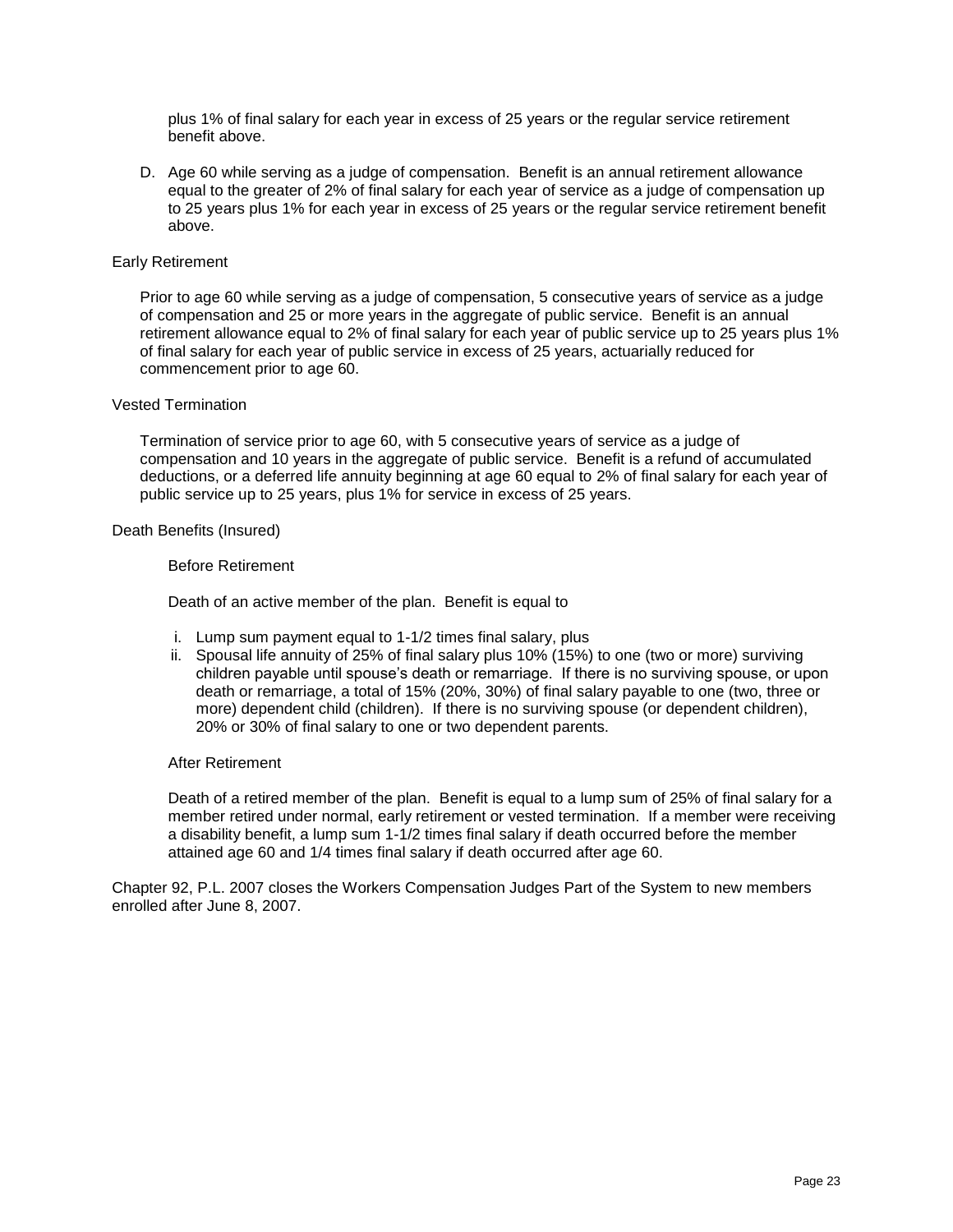# **3. Contributions**

#### **By Members**

Members enrolling in the retirement system on or after July 1, 1994 will contribute 5% of compensation. Members enrolled prior to July 1, 1994 will contribute 5% of compensation to the retirement system effective July 1, 1995 unless they previously had contributed less than 6% in which case they will contribute 4% of compensation beginning July 1, 1995 and 5% of compensation beginning July 1, 1996. Chapter 103, P.L. 2007 increases the contribution rate to 5.5% of compensation effective, generally, July 1, 2007 for State employees and July 1, 2008 for Local employees. Chapter 78, P.L. 2011 increases the contribution rate from 5.5% to 6.5% of compensation with the increase effective October 2011. Further, beginning July 2012, the member contribution rate will increase by  $1/7<sup>th</sup>$  of 1% each July until a 7.5% member contribution rate is reached in July 2018.

A 7.50% member contribution rate for members who are eligible to retire under the Prosecutors Part of the Retirement System as provided by Chapter 366, P.L. 2001 was used prior to July 1, 2008. Effective July 1, 2008 the member contribution rate was increased to 8.50%. Chapter 78, P.L. 2011 increases the contribution rate from 8.5% to 10.0% of compensation with the increase effective October 2011.

# **By Employers**

#### Normal Contribution

The State and Local employers pay annually a normal contribution to the retirement System. This contribution is determined each year on the basis of the annual valuation and represents the value of the benefits to be earned in the year following the valuation date. The normal contributions for active members' COLA are being phased in. Chapter 78, P.L. 2011 suspended future COLAs for current and future retirees and beneficiaries until reactivated as permitted by law.

In accordance with the provisions of Chapter 79, P.L. 1960, the monies appropriated for payment of the non-contributory life insurance coverage shall be held separate from the retirement System monies.

In accordance with the provisions of Chapter 133, P.L. 2001, the Benefit Enhancement Fund (BEF) was established to fund the additional annual employer normal contribution due to the law's increased benefits. (Chapter 353, P.L. 2001 extended this coverage to this law's additional annual employer normal contribution.) If the assets in the BEF are insufficient to cover the normal contribution for the increased benefits for a valuation period, the State will pay such amount for both the State and local employers.

In accordance with the provisions of Chapter 259, P.L. 2001, the additional normal contributions for increased benefits to judges of compensation for a valuation period will be funded by transfers from the Second Injury Fund.

Chapter 19, P.L. 2009 provides that the State Treasurer will reduce for Local employers the normal contribution to 50% of the amount certified for fiscal year 2009. This unfunded liability will be paid by the Local employers in level annual payments over a period of 15 years with the first payment due in the fiscal year ending June 30, 2012. The unfunded liability will be adjusted by the rate of return on the actuarial value of assets. The legislation also provides that a Local employer may pay 100% of the recommended contribution for fiscal year 2009. Local employers who were eligible but did not elect to take advantage of Chapter 19, P.L. 2009 were permitted to elect to defer 50% of the 2010 fiscal year required contribution with the first payment due in the fiscal year ending June 30, 2012.

#### Accrued Liability Contributions

The State and Local employers pay contributions to cover any unfunded accrued liability. An unfunded accrued liability was established for active life COLAs. The amortization periods for funding these liabilities were set initially at 40 years. Experience gains or losses for the 10 valuation years